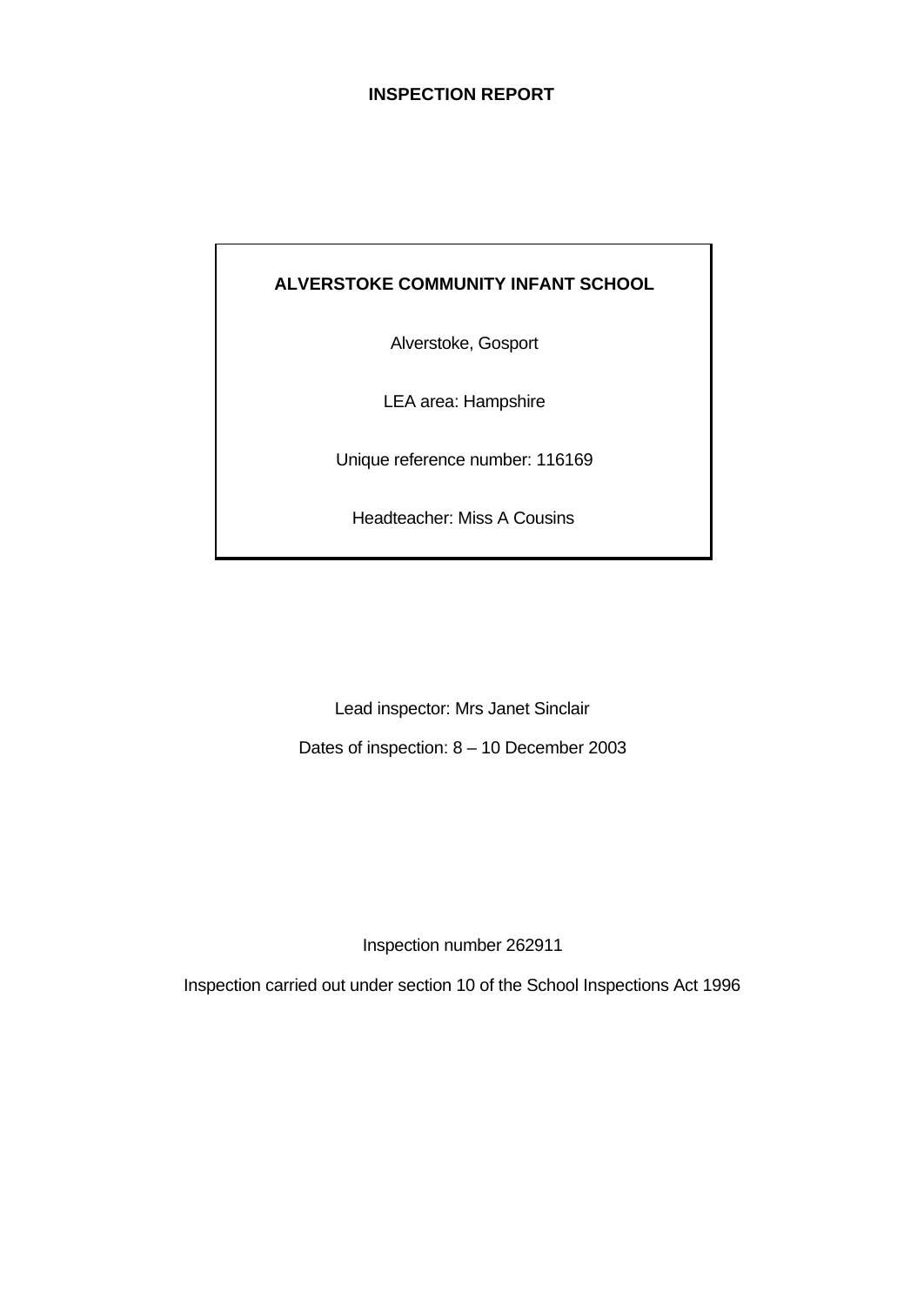© Crown copyright 2004

This report may be reproduced in whole or in part for non-commercial educational purposes, provided that all extracts quoted are reproduced verbatim without adaptation and on condition that the source and date thereof are stated.

Further copies of this report are obtainable from the school. Under the School Inspections Act 1996, the school must provide a copy of this report and/or its summary free of charge to certain categories of people. A charge not exceeding the full cost of reproduction may be made for any other copies supplied.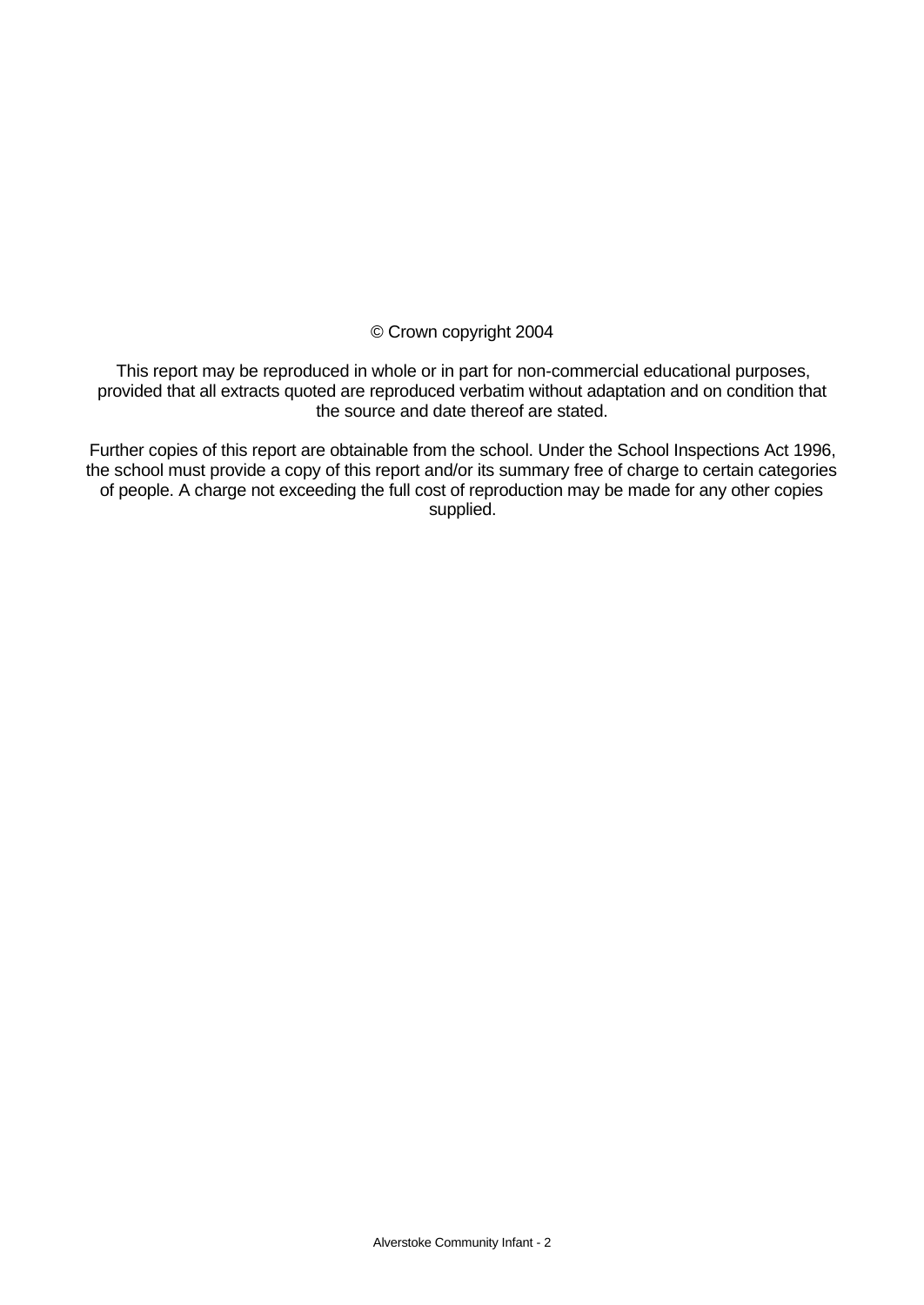# **INFORMATION ABOUT THE SCHOOL**

| Type of school:              | Infant                       |
|------------------------------|------------------------------|
| School category:             | Community                    |
| Age range of pupils:         | $4 - 7$ years                |
| Gender of pupils:            | <b>Mixed</b>                 |
| Number on roll:              | 176                          |
| School address:              | Ashburton Road<br>Alverstoke |
| Postcode:                    | Gosport<br><b>PO12 2LH</b>   |
| Telephone number:            | 02392 582403                 |
| Fax number:                  | 02392 582403                 |
| Appropriate authority:       | The Governing Body           |
| Name of chair of governors:  | Mrs Caroline Winter          |
| Date of previous inspection: | 16 November 1998             |

## **CHARACTERISTICS OF THE SCHOOL**

Alverstoke is a smaller than average sized school located within the village community of Alverstoke. Pupils come from a predominantly white background, mostly of British heritage. There are no pupils for whom English is an additional language and only a few of mixed background. The proportion of pupils with special educational needs, two of whom have a Statement of Special Educational Needs, is broadly in line with the national average. There are a small number of Year 3 pupils who have remained an extra year in the school due to their educational need. Pupils' attainment on entry is mainly above average. The socio-economic circumstances of pupils are mainly advantaged, although the school takes almost half of its pupils from outside its catchment area. Three pupils joined and eight pupils left the school in the last year. This is a below average proportion. The school has recently been awarded 'Investors in People' status.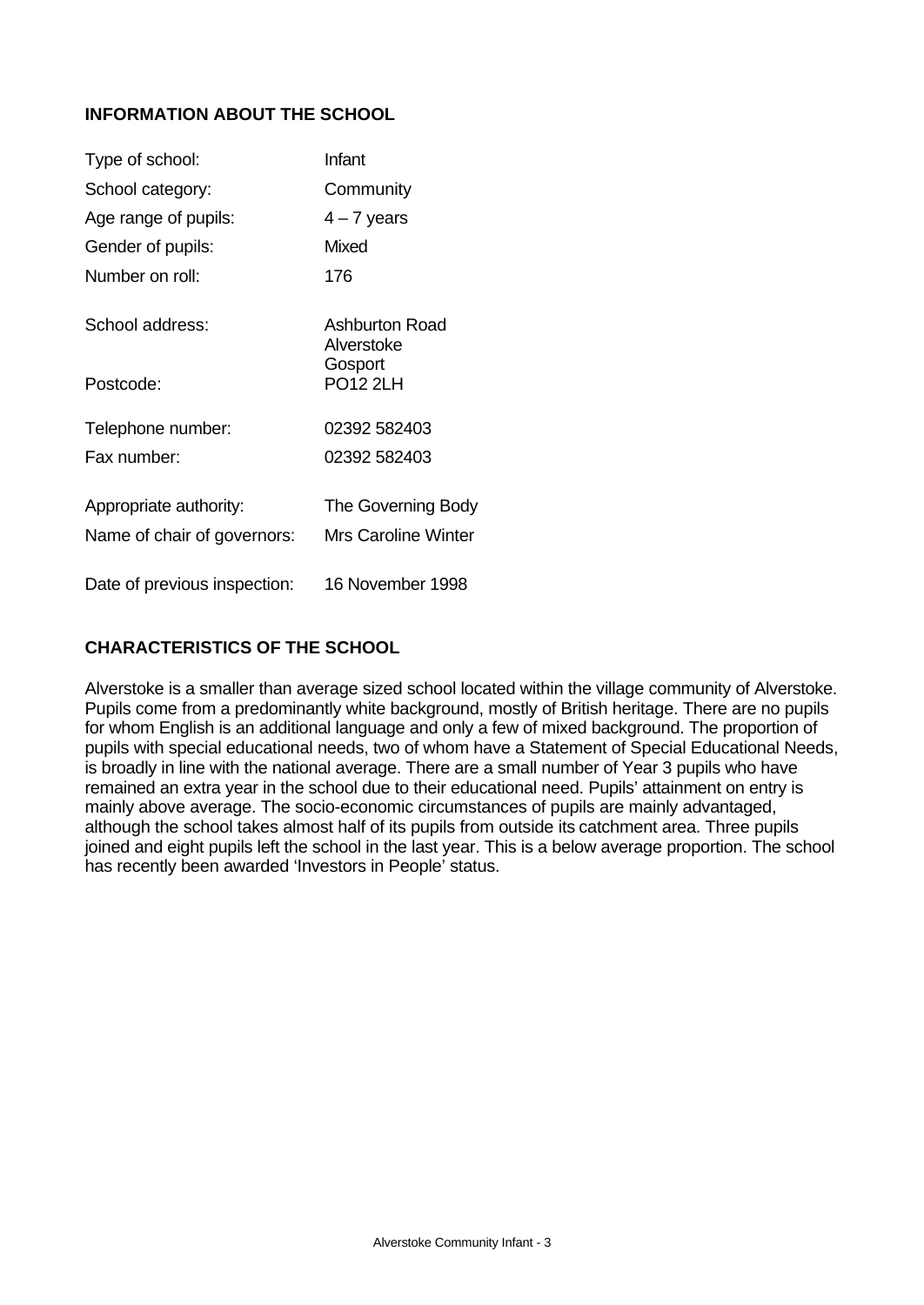# **INFORMATION ABOUT THE INSPECTION TEAM**

|       | Members of the inspection team | <b>Subject responsibilities</b> |                                                                                      |
|-------|--------------------------------|---------------------------------|--------------------------------------------------------------------------------------|
| 19824 | <b>Mrs Janet Sinclair</b>      | Lead inspector                  | Foundation Stage; religious<br>education.                                            |
| 10329 | Mr Brian Sampson               | Lay inspector                   |                                                                                      |
| 30438 | Mr Roger Guest                 | Team inspector                  | Mathematics; information and<br>communication technology;<br>creative and aesthetic. |
| 32401 | Mr Nigel Minns                 | Team inspector                  | English; science; humanities;<br>special educational needs.                          |

The inspection contractor was:

Serco QAA

Herringston Barn **Herringston Dorchester** Dorset DT2 9PU

Any concerns or complaints about the inspection or the report should be made initially to the inspection contractor. The procedures are set out in the leaflet *'Complaining about Ofsted Inspections'*, which is available from Ofsted Publications Centre (telephone 07002 637833) or Ofsted's website (www.ofsted.gov.uk).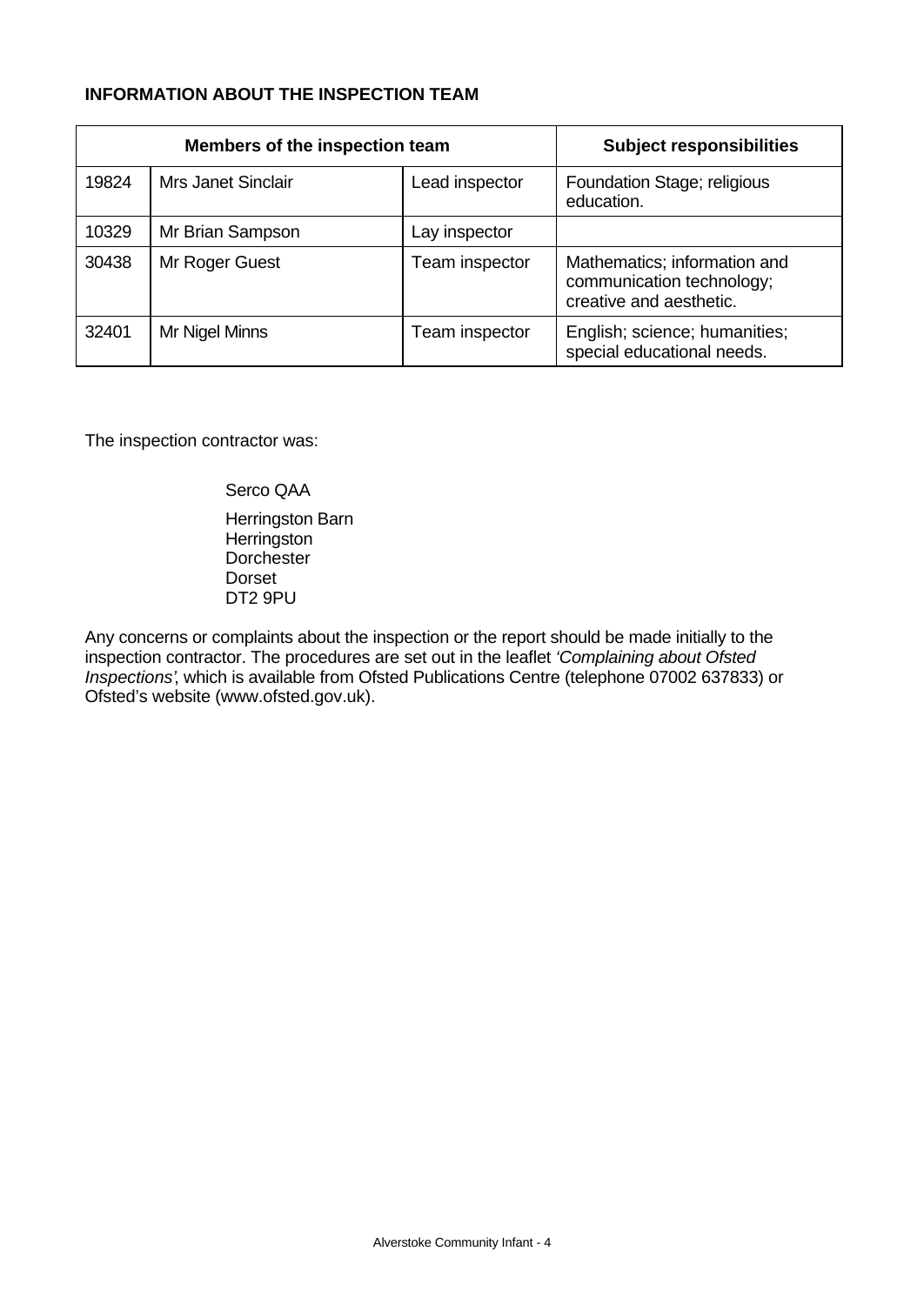# **REPORT CONTENTS**

|                                                                                                                                    | Page |
|------------------------------------------------------------------------------------------------------------------------------------|------|
| <b>PART A: SUMMARY OF THE REPORT</b>                                                                                               | 6    |
| <b>PART B: COMMENTARY ON THE MAIN INSPECTION FINDINGS</b>                                                                          |      |
| <b>STANDARDS ACHIEVED BY PUPILS</b>                                                                                                | 8    |
| Standards achieved in areas of learning, subjects and courses                                                                      |      |
| Pupils' attitudes, values and other personal qualities                                                                             |      |
| <b>QUALITY OF EDUCATION PROVIDED BY THE SCHOOL</b>                                                                                 | 10   |
| Teaching and learning<br>The curriculum<br>Care, guidance and support<br>Partnership with parents, other schools and the community |      |
| <b>LEADERSHIP AND MANAGEMENT</b>                                                                                                   | 15   |
| <b>PART C: THE QUALITY OF EDUCATION IN AREAS OF LEARNING</b><br><b>AND SUBJECTS</b>                                                | 17   |
| AREAS OF LEARNING IN THE FOUNDATION STAGE                                                                                          |      |
| <b>SUBJECTS IN KEY STAGE 1</b>                                                                                                     |      |
| <b>PART D: SUMMARY OF THE MAIN INSPECTION JUDGEMENTS</b>                                                                           | 26   |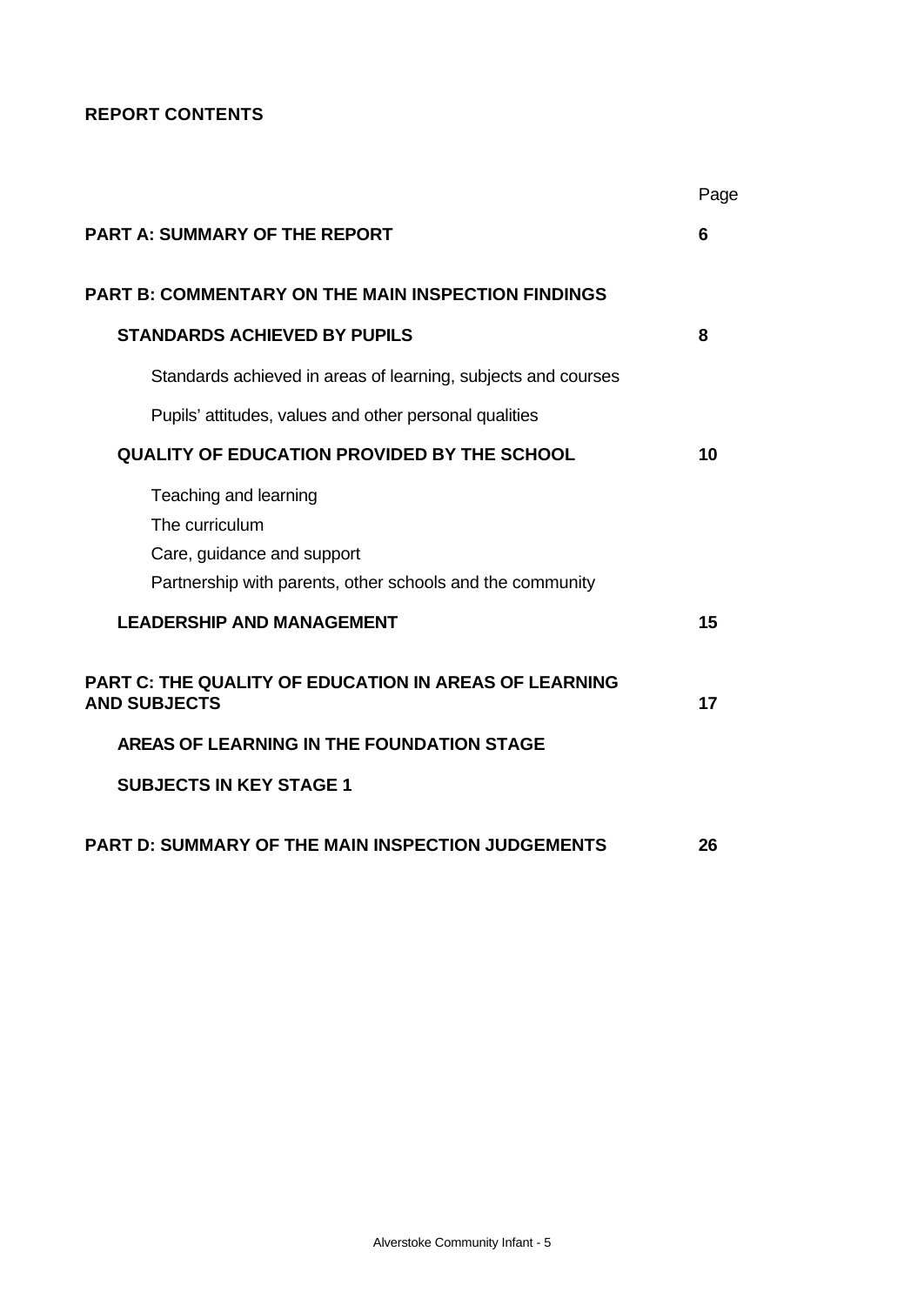# **PART A: SUMMARY OF THE REPORT**

## **OVERALL EVALUATION**

**This is an effective school** where children achieve well as a result of good teaching. Pupils are very well cared for through effective leadership and management. The school provides good value for money.

The schools main strengths and weaknesses are:

- Standards in the core subjects of English, mathematics and science are well above average and pupils achieve well.
- Overall provision in the Foundation Stage is very good enabling children to achieve well across all areas of learning.
- Good leadership and management of the headteacher, key staff and governors.
- Teaching and learning are good.
- Pupils are very well cared for and, as a result, behaviour is very good.
- Links with other schools are very good.
- Provision for pupils with special educational needs (SEN) is good because learning support assistants (LSAs) effectively support pupils' learning.
- Standards in religious education are not high enough because the agreed syllabus is not fully implemented.
- In some lessons 'Plan do and review' needs more detailed planning and a clearer focus on subject content.
- There is limited assessment in information and communication technology (ICT) and the foundation subjects of the National Curriculum.

The school's improvement since the last inspection has been good. Standards have risen well in reading, writing and mathematics. Behaviour has improved very well and is now very good. Provision for physical education has improved. However, there is still limited assessment of the foundation subjects.

| <b>Results in National</b><br>Curriculum tests at the end<br>of Year 2, compared with: |      | similar schools |      |      |
|----------------------------------------------------------------------------------------|------|-----------------|------|------|
|                                                                                        | 2001 | 2002            | 2003 | 2003 |
| reading                                                                                |      | B               |      | B    |
| writing                                                                                |      | B               |      |      |
| mathematics                                                                            |      |                 |      |      |

## **STANDARDS ACHIEVED**

*Key: A - well above average; B – above average; C – average; D – below average; E – well below average Similar schools are those with similar percentages of pupils eligible for free school meals*

**Overall achievement of the school is good.** Current standards in reading, writing and mathematics are well above average and pupils are achieving well. Most children in the Foundation Stage will securely reach above average standards by the time they leave the reception classes and many will exceed them. Pupils with special educational needs make good progress in relation to their prior attainment due to the good support they receive. Standards in ICT are average. Standards in religious education do not meet the expectations of the locally agreed syllabus and pupils are not achieving as well as they should in this subject. The school caters well for its small number of Year 3 pupils and they achieve well.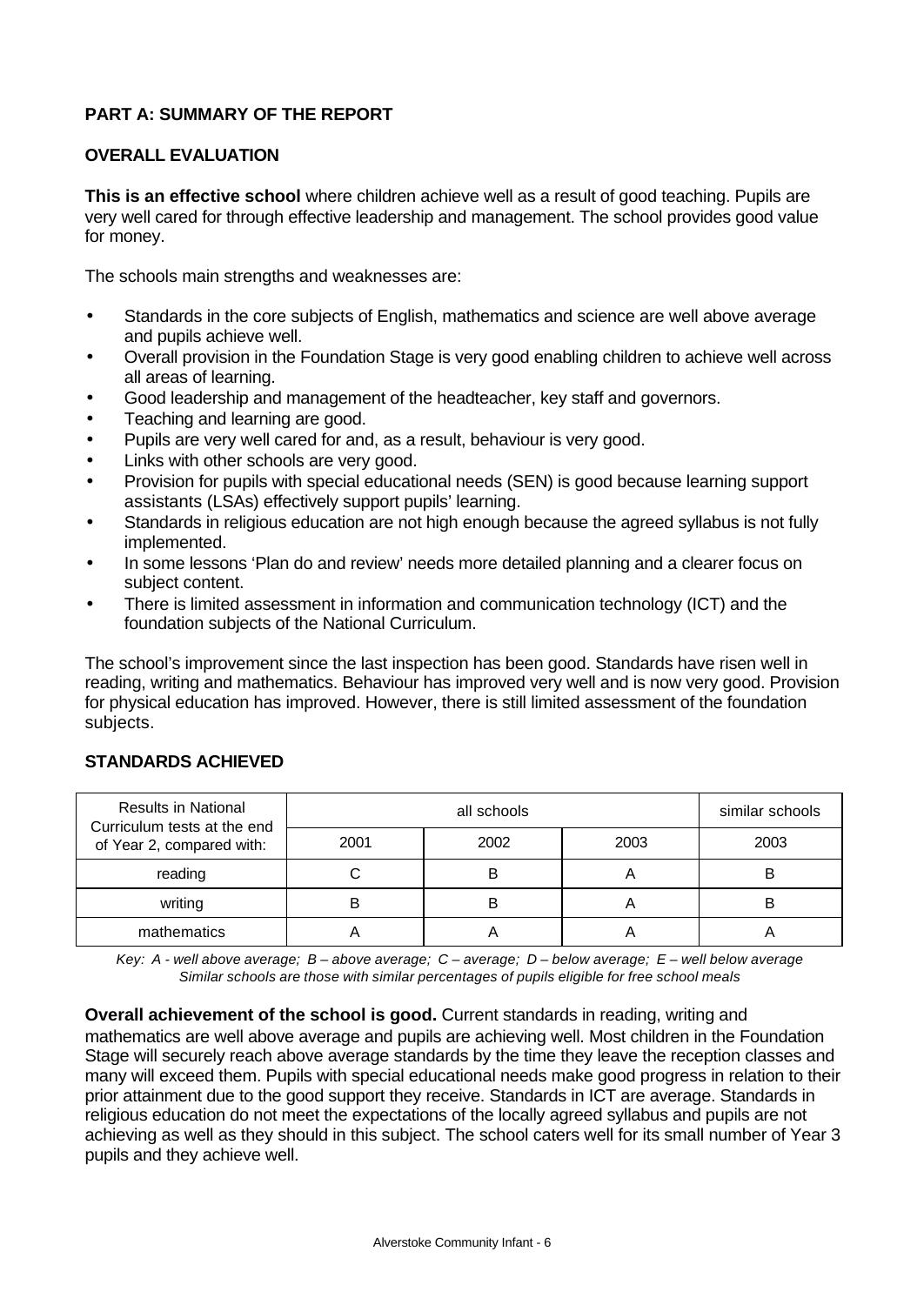**Pupils' personal qualities, including their spiritual, moral, social and cultural development,** are good. Pupils relate well to each other and to others in the school. They behave very well in lessons and around the school, have positive attitudes to their work and want to do well. They enjoy coming to school. Pupils are punctual, but attendance in the last reporting year was below the national average.

## **QUALITY OF EDUCATION**

**The quality of education provided by the school is good**. **Teaching is good**, particularly in English, science and mathematics, and in the reception classes. The particular strengths of the teaching are the good planning, level of challenge, good questioning and very clear learning intentions. There are very good relationships and staff meet pupils' needs well. In the reception classes teachers provide well planned and organised activities to meet the needs of children and use assessment well to inform their planning. However, teaching is less successful when work is not sufficiently well planned for in 'Plan, do and review' sessions. There is not always enough rigour in planning for these activities. The curriculum is unsatisfactory because it does not fully cover the syllabus for religious education; in all other respects it is at least satisfactory. It is appropriately planned to cover all subjects. Provision for pupils with special educational needs is good and their individual education plans provide clear directions on how to meet their needs. Procedures for child protection and health and safety are very good. The school has a good partnership with parents who are very supportive of the work of the school.

## **LEADERSHIP AND MANAGEMENT**

**Overall the leadership and management of the school are good**. This is ensuring that pupils achieve well in reading, writing, mathematics and science. The work of the governing body is good. Governors acts well as a critical friend to the headteacher and other staff, and ensure that all statutory requirements are met apart from a minor omission in their annual report to parents. The headteacher and key staff are working well together to improve standards and provision and in much of this they have been successful. They systematically monitor standards and take effective action. Teaching and learning are effectively monitored. Staff, parents and governors contribute to the school development plan, which is an effective tool in bringing about improvement. Financial management is good. Effective use is made of the principles of best value to judge the school's success.

# **PARENTS' AND PUPILS' VIEWS OF THE SCHOOL**

Parents have a high regard for the school. They particularly like the progress their children are making, the fact that the teaching is good and their children are becoming mature and sensible. They also appreciate the way that staff explain how they can help their children at home and feel comfortable about approaching the school with questions or problems. They are particularly pleased with the arrangements made to settle their children into school. Their children are also positive about the school. They know they have to work hard, but will be listened to and treated fairly. Most feel they can talk freely to an adult if they are worried.

## **IMPROVEMENTS NEEDED**

- Raise standards in religious education.
- Ensure all 'Plan, do and review' sessions have a clear subject focus.
- Improve assessment in ICT and the non-core subjects.

and, to meet statutory requirements:

• Remedy the minor omissions in the governors' annual report to parents.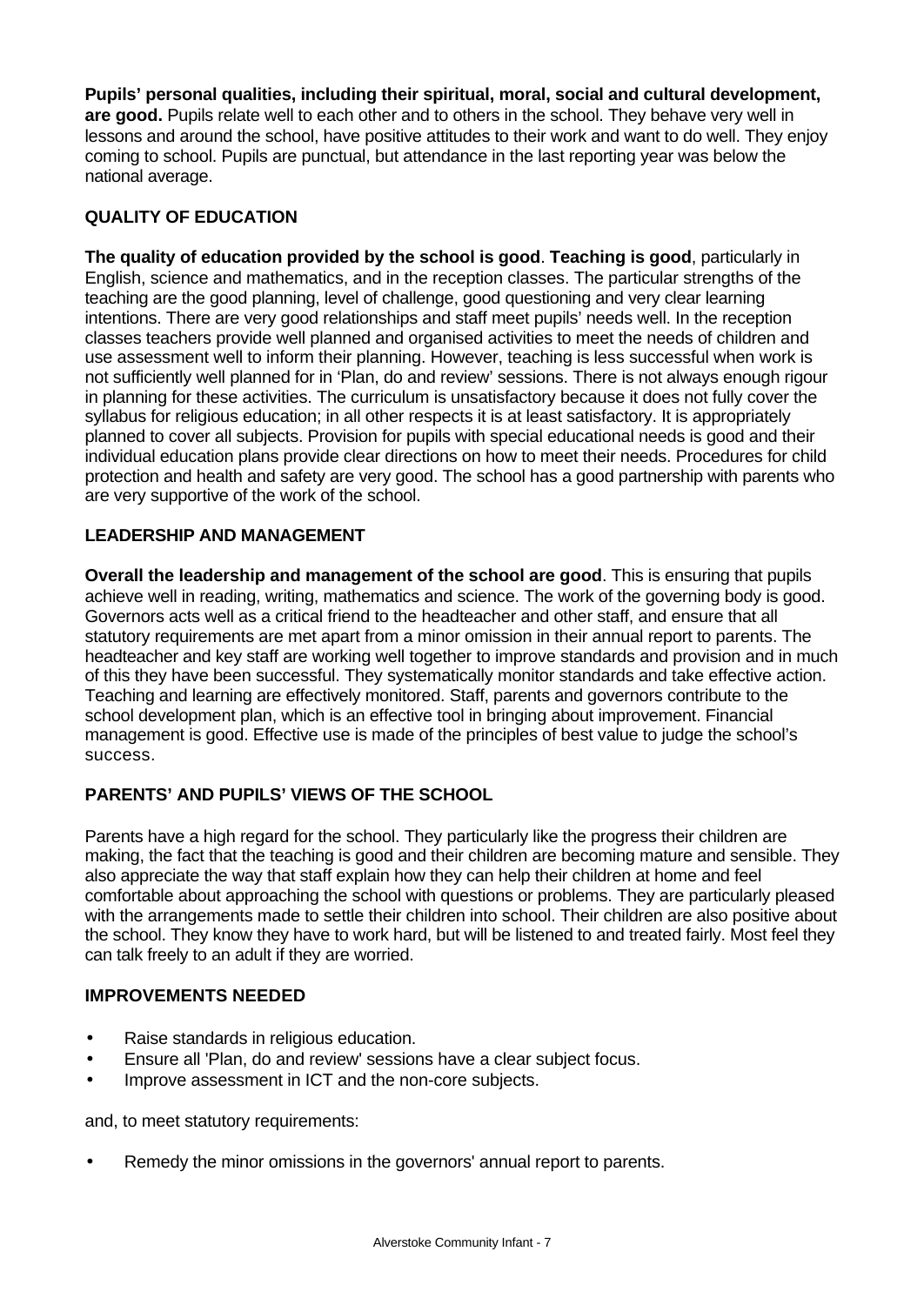# **PART B: COMMENTARY ON THE INSPECTION FINDINGS**

## **STANDARDS ACHIEVED BY PUPILS**

#### **Standards achieved in areas of learning, subjects and courses**

Overall standards are above average in all areas of learning by the end of the reception year and well above average in reading, writing, mathematics and science by the end of Year 2. Achievement is good overall.

#### **Main strengths and weaknesses**

- Standards are well above average in reading, writing, mathematics and science at the end of Year 2 and pupils achieve well.
- Standards in religious education are not high enough.
- Pupils with special educational needs achieve well.

| Standards in national tests at the end of Year 2 - average point scores in 2003 |  |
|---------------------------------------------------------------------------------|--|
|---------------------------------------------------------------------------------|--|

| Standards in: | School results | National results |
|---------------|----------------|------------------|
| reading       | 17.1 (16.6)    | 15.7 (15.8)      |
| writing       | 16.3(15.3)     | 14.6 (14.4)      |
| mathematics   | 18.2(18.1)     | 16.3 (16.5)      |

*There were 57 pupils in the year group. Figures in brackets are for the previous year*

- 1. Children mainly start school with levels of attainment that are approaching above average overall. By the time they leave the reception classes and enter Year 1, most children are likely to exceed the standard required to meet the learning goals expected for their age and reach securely above average standards in all areas of learning. Consequently, their progress during their reception year is good.
- 2. In the National Curriculum tests taken by pupils in Year 2 in 2003, results were well above average in reading, writing and mathematics. Teacher assessments for science were also well above average. Compared with similar schools, based on the number of pupils having a free school meal, standards were above average in reading and writing and well above average in mathematics. Teacher assessments in science were well above average. Standards have gradually improved over several years and at a faster rate than the national trend. There are currently no significant differences in the attainment of boys and girls as the school has worked hard to improve the achievement of boys in reading.
- 3. Pupils currently in Year 2 are likely to attain well above average standards in reading, writing, mathematics and science. In these subjects they are achieving well in lessons and over a longer period of time. This is because there is good curricular provision and inclusion for English, mathematics and science, assessment is used well to target individual needs, pupils are being taught well and sometimes very well. Pupils respond well; they have good attitudes, behave very well and are keen to work hard. There has been a good improvement in standards and achievement in reading, writing, mathematics and science since the previous inspection as a result of clear targets being set for pupils' learning.
- 4. Standards in information and communication technology (ICT) are average, but the new coordinator is working hard to bring about further improvements in standards through new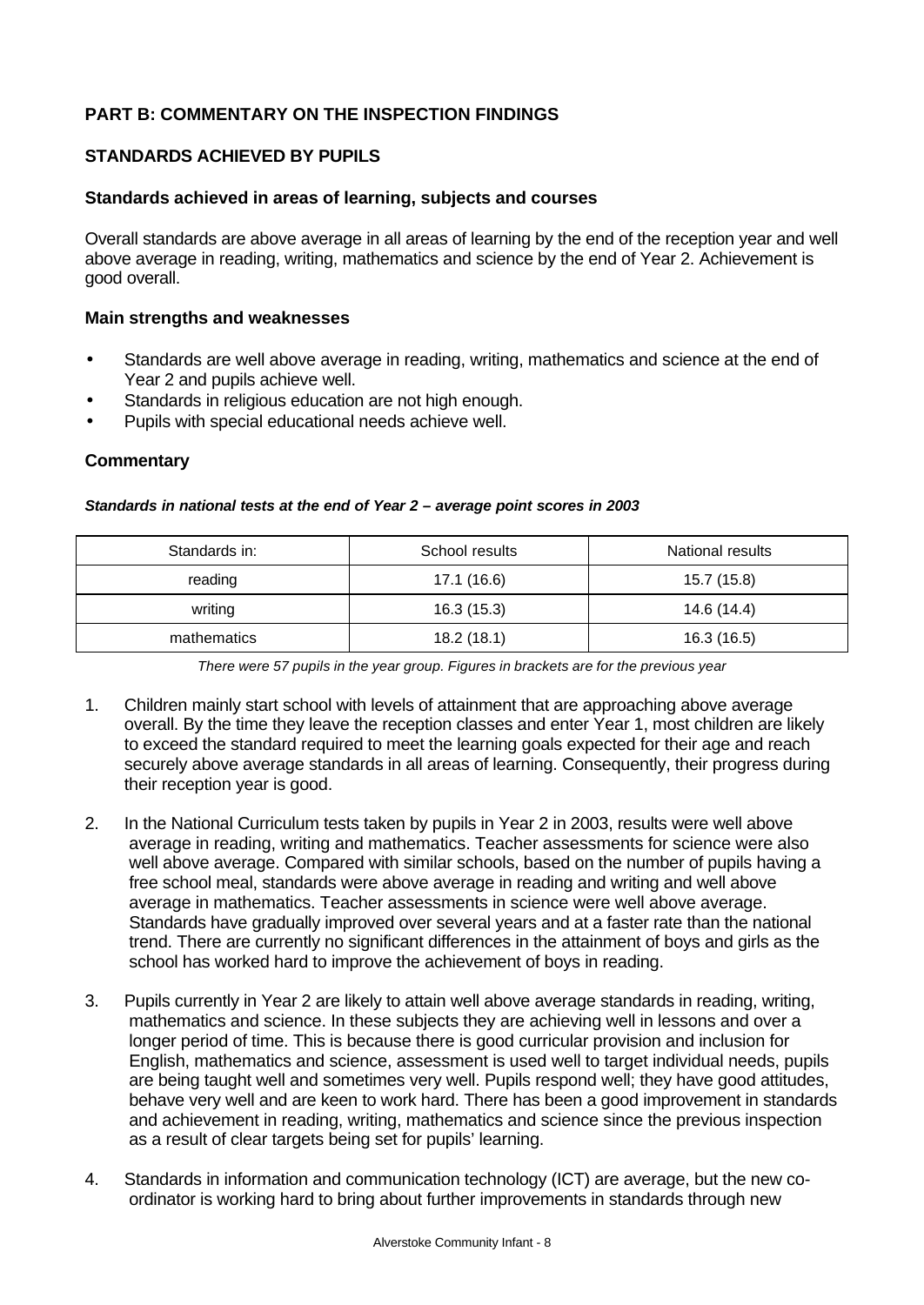software, more regular use of computers and assessment to inform planning. Standards in religious education are below the expectations of the locally agreed syllabus and pupils' achievement is unsatisfactory because the subject is not covered in sufficient depth, particularly with reference to other religions, and there is no assessment in the subject to help guide learning.

5. Pupils with special educational needs achieve well throughout the school. This is because they have clear specific targets for learning, which are reviewed regularly. They are effectively supported in class by learning support assistants and fully included in all aspects of learning. This is a similar picture to that at the last inspection. Able pupils have specific targets set for their development and, as a result, they also achieve well.

## **Pupils' attitudes, values and other personal qualities**

Pupils' attitudes are good and behaviour is very good. Their spiritual, moral and social development is good whilst their cultural development is satisfactory. Attendance is unsatisfactory, but the school's action to promote good attendance is satisfactory. Punctuality and the efforts of parents to ensure the attendance of their children are satisfactory.

#### **Main strengths and weaknesses**

- Behaviour is very good as a result of the way in which the school sets high expectations for pupils' conduct and works to achieve this.
- The pupils' confidence and self-esteem are very good.
- Provision for spiritual, moral and social development is good.
- Attendance is unsatisfactory because of the high number of holidays taken in term time in the last reporting year.

- 6. The pupils have good attitudes and their behaviour is very good. The school sets very high expectations for pupils' conduct and works hard to achieve them. The school's behaviour policy contains very relevant awards and sanctions and all pupils are aware of them. The pupils also discuss and amend class and school rules. The pupils are polite. They open doors ahead of you and ask if you are lost. They are proud of their school, which is a tidy place. During the inspection no litter, graffiti or vandalism were witnessed. The school has good procedures for dealing with very infrequent, bullying, harassment and racial disharmony. The pupils discuss incidents and how to deal with them, in assemblies and personal and social education. There have been no exclusions within the previous reporting year.
- 7. The majority of pupils are very confident and possess high self-esteem. This was evident from two little girls who gave their names to an inspector and asked if he had heard about them. When told, "Not really," they proceeded to talk about themselves and their friends. They are confident in their ability to learn and to contribute to the school. Almost all pupils say that they like being at the school and feel that they are trusted to do things on their own.
- 8. The school has satisfactory procedures to promote good attendance. In the very few instances where this has to be followed up, the school acts promptly. Attendance for the most recent reporting year has fallen considerably since the previous inspection and is now well below the national average, but the school is fully aware of the reasons for this and has acted sensitively. The efforts of parents to ensure the attendance of their children and the punctuality of most of them, is satisfactory and both parents and pupils say that pupils enjoy coming to school.
- 9. The spiritual and self-knowledge of pupils are good. They have a period of self-reflection and prayer in all assemblies and also at lunchtimes. There are many examples of wonder. For example, in one lesson, on witnessing the effect of marbling oil paint and water onto a piece of paper the pupils were spellbound at the rainbow colours. Lessons have, on occasions, been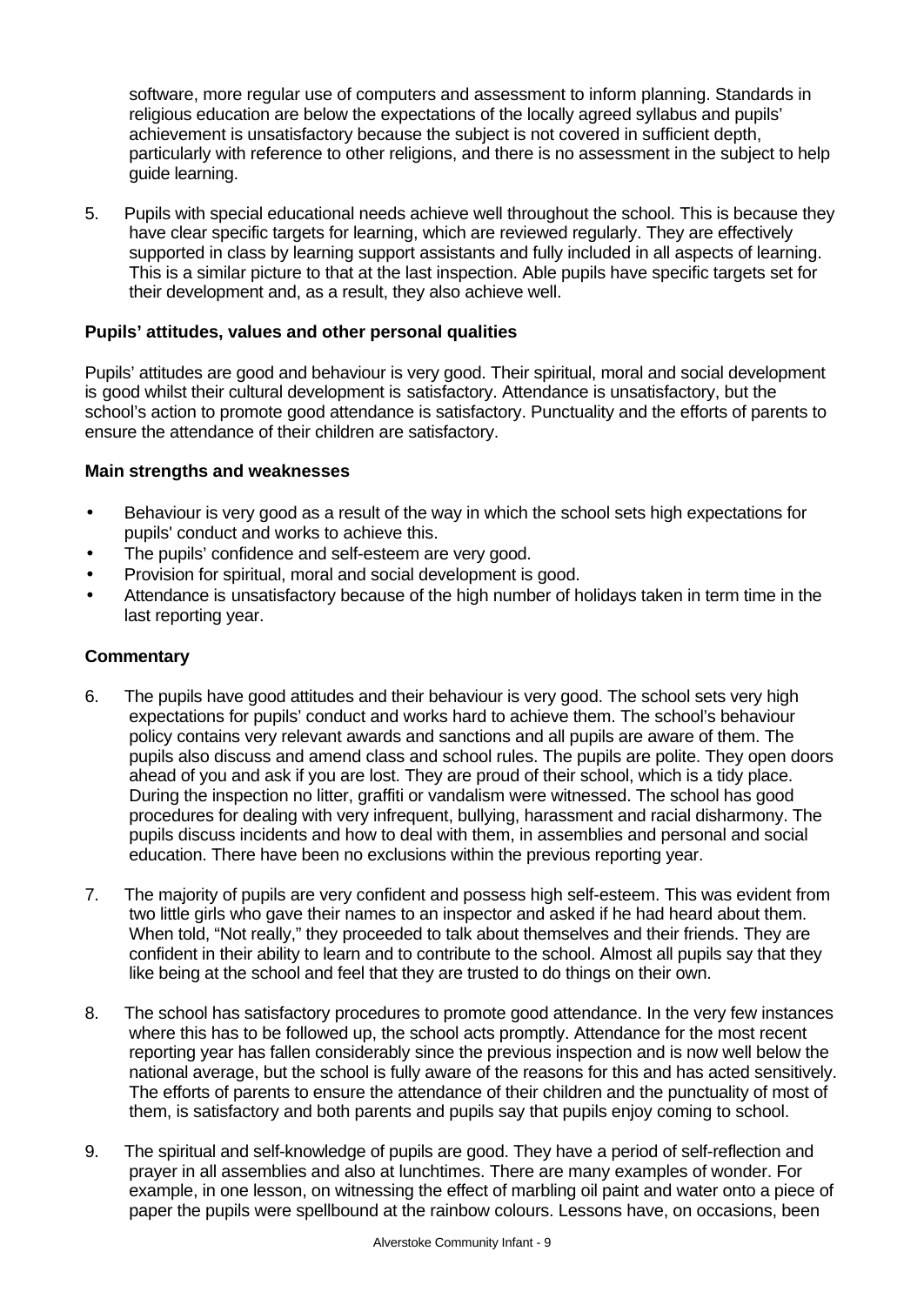adapted to conditions, such as a spider's web covered in dew, outside the school one morning in October. The respect for feelings, values and beliefs of others is also good. During a regular circle time session pupils have been discussing 'All About Me' and finding out that even within their own classmates everyone is slightly different.

- 10. There is amongst the pupils a good sense of right and wrong, even from the very youngest. This is as a result of the school's clear ethos and why all get on so well. The adults within the school are good role models. The pupils have a good awareness of their village community. Shopkeepers and a disabled person come in and talk as part of pupils getting to know the village. The pupils take responsibility for collecting and returning registers, setting up and operating overhead projectors for assemblies and tidying up their own classrooms.
- 11. Pupils are given good opportunities to develop personally and socially taking responsibility for collecting and returning registers, setting up and operating overhead projectors for assemblies and tidying up their own classrooms. Most of them show a lot of interest in all aspects of school life. They get on very well together and with the adults in the school. For example, in a Year 1 lesson observed, a group of boys and girls were talking about their favourite books. One boy offered his favourite to another who had been crying all through the lesson and said, "Here, take this, it will cheer you up"! The good, and sometimes very good, relationships between staff and pupils result in good commitment to work as was seen in a lesson in Year 2 when pupils were making glove puppets. Involvement in corporate projects is good. Pupils all participate in the annual Christmas production, which they perform in the local church. They learn about their own cultural traditions in history through a study of famous people such as Samuel Pepys and developing an understanding of how their grandparents lived. They learn about other cultures through celebrating festivals such as Chinese New Year when they eat Chinese food and have performances given by Chinese people.
- 12. Overall, the good attitudes, values and development of the pupils' other personal qualities are good. Apart from attendance, these aspects compare well with the previous inspection and, in the case of attitudes and behaviour, have improved considerably. Such aspects contribute highly towards the success of the pupils' learning.

# **QUALITY OF EDUCATION PROVIDED BY THE SCHOOL**

The quality of education provided is good. The curriculum is soundly planned and enriched by a good number of visits and visitors. Teaching is good and pupils are very well supported by staff. There are good links with parents and the community.

## **Teaching and learning**

The quality of teaching and learning is good overall. Assessment of pupils' work is satisfactory overall, but good in English, mathematics and science.

## **Main strengths and weaknesses**

- Teachers plan lessons well and the learning intentions are made clear to pupils particularly in English and mathematics. LSAs are closely involved and support learning well.
- Very good relationships create a good working environment where children are willing to work hard.
- There are good teaching and learning in the reception classes through a well-planned and relevant curriculum.
- The information gathered from assessments in the core subjects are used effectively to meet pupils' needs.
- In some 'Plan do and review' sessions planning is not sufficiently rigorous.
- Teachers sometimes misuse time by allowing lessons to over-run and this eats into the time allocated for all subjects.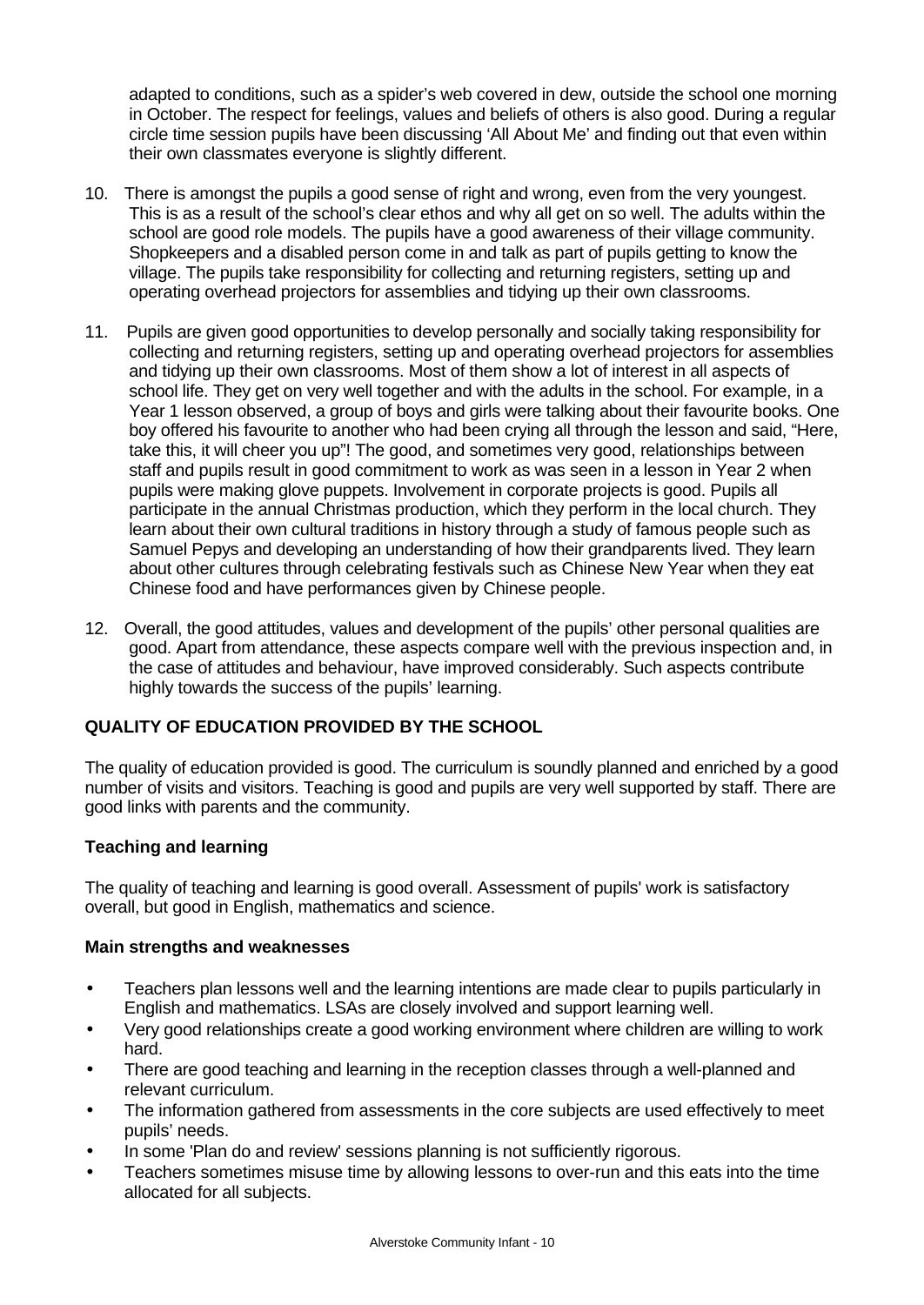- 13. The quality of teaching and learning in the school is good; it is sometimes very good in Year 2. This is a similar finding to that of the last inspection when it was also considered to be good. Teaching is good in English, mathematics, science and physical education. It is unsatisfactory over time in religious education.
- 14. English and mathematics are taught as discrete subjects and these lessons are well planned ensuring good coverage of the curriculum as well as a clear structure to the lesson. In most of these lessons the learning intentions are shared with pupils and revisited during the lesson. This ensures that pupils are clear about what is expected of them and what they need to learn. Planning in these lessons takes into account the differing learning needs of all pupils, including those with special educational needs. LSAs make a good contribution to pupils' learning. They work effectively with small groups ensuring that they meet the requirements of the task and when working with pupils with special educational needs ensure that they make good progress in relation to the targets in their individual education plans (IEPs).
- 15. There is good planning in the reception classes for all areas of learning. The tasks are relevant and interesting, which engages the children's interest and enables them to achieve well across all areas of learning. For example, in the role-play area, children were very involved in preparations for Christmas through decorating the Christmas tree and setting the table for Christmas dinner. Staff are constantly reassessing their approach to teaching in order to fully meet the differing learning and emotional needs of the children.
- 16. Teachers have good relationships with pupils and in most lessons there is a good atmosphere and sensitivity to pupils' differing needs. Pupils settle quickly to their tasks and mostly sustain a good level of interest and enthusiasm. They have good opportunities to work collaboratively and this enhances their speaking and listening skills. Most pupils think that teachers are fair and will listen to what they have to say.
- 17. In some classes, the planning and provision for 'Plan do and review', which is where pupils plan their own work for a lesson from a selection of activities on offer, lacks detail. There are sometimes too many activities for pupils, which are not always clearly related to a specific subject. This makes it difficult for teachers to manage the sessions effectively or for pupils to get a good level of input to their activities. Occasionally, this results in unsatisfactory teaching, but it also reduces the effectiveness of teaching overall. Teachers do not always make the best use of time. Occasionally lessons start later than planned while others overrun. One common example is the ten minutes allocated daily to circle time, which inevitably takes longer and eats into the time allocated for the next lesson.
- 18. Good quality assessment procedures ensure that teachers build on what pupils know and can do in English, mathematics and science. In English and mathematics careful assessment of individual pupils enables teachers to find out what individual pupils know, understand and can do and monitor their progress as time goes by. This, in turn, also helps inform and sharpen teachers' planning through setting work for individuals, which will support or challenge them. Individual education plans for pupils with special educational needs are appropriate. The marking policy is relevant and in some core subjects there is marking that sets further learning targets for pupils. It is not evident that staff or pupils follow these up, however.
- 19. The co-ordinator has ensured that assessment practices are now more purposeful and rigorous. This is not the case in ICT and the non-core subjects. Teachers mainly monitor this through curriculum coverage and the identification of pupils who do not achieve the intended outcomes for a lesson. However, levels of pupil attainment are not effectively assessed or records of their achievement kept. The assessment co-ordinator has recognised the urgency of rectifying this in her plan for 2003/2004.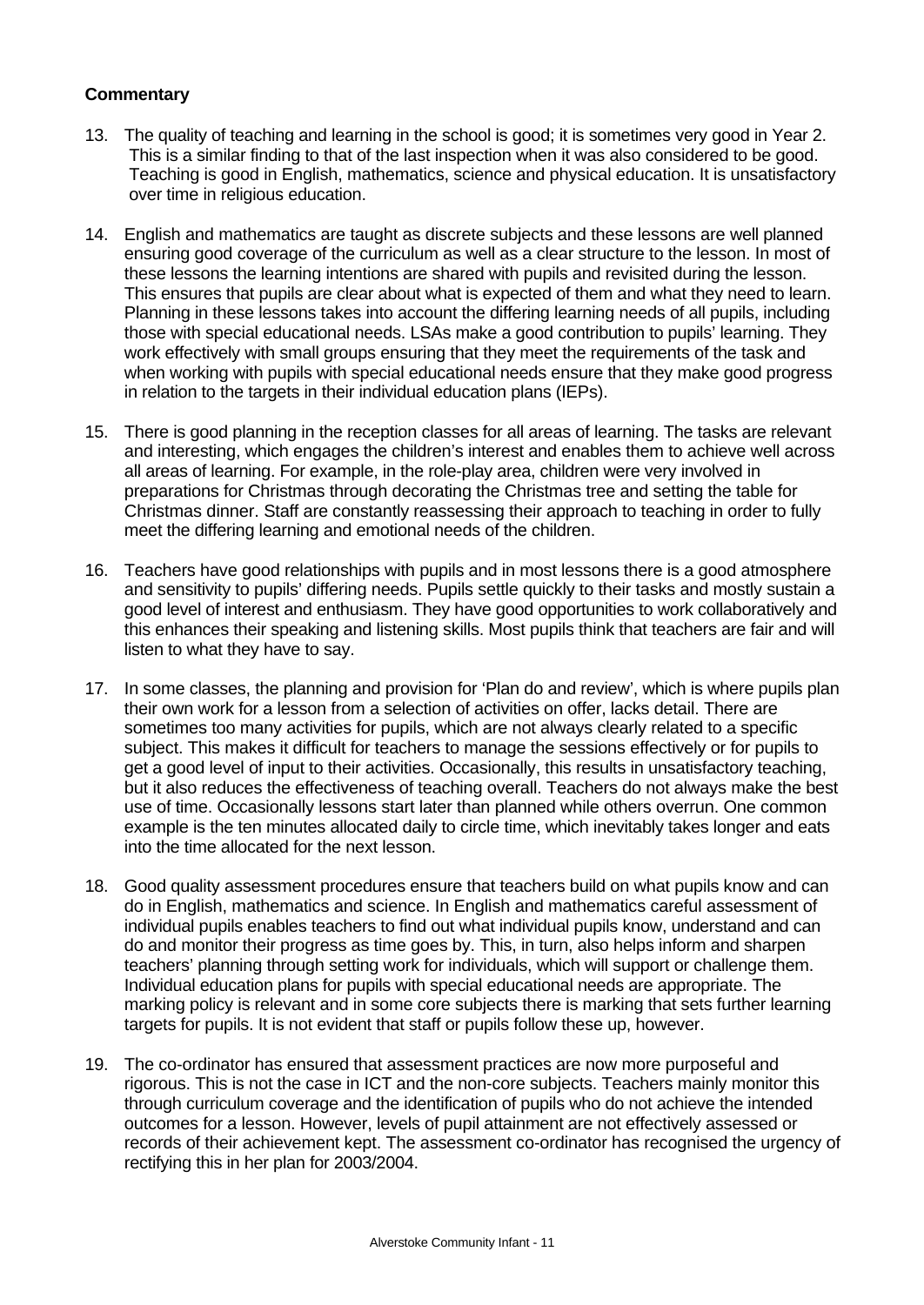#### *Summary of teaching observed during the inspection in 26 lessons*

| Excellent | Very good | Good        | Satisfactory | Unsatisfactory | Poor | Very Poor |
|-----------|-----------|-------------|--------------|----------------|------|-----------|
|           | (8%)      | (63%)<br>17 | 7 (26%)      | (3%)           |      |           |

*The table gives the number of lessons observed in each of the seven categories used to make judgements about lessons; figures in brackets show percentages where 30 or more lessons are seen.*

#### **The curriculum**

The curriculum offered by the school is unsatisfactory because pupils do not receive their full entitlement for religious education. In all other respects it is satisfactory with some good aspects. The school offers a broad curriculum, which is soundly planned, and a detailed curriculum map is in place. Accommodation and resources are good.

#### **Main strengths and weaknesses**

- Curricular provision in the Foundation Stage is good.
- Provision for pupils with special educational needs is good.
- Visitors and visits are used very well to enrich the curriculum.
- There are very good links with the junior school.
- The outdoor accommodation is good overall and used well to support learning.
- Religious education is not taught in sufficient depth.
- The number of different subjects available in some 'Plan, do and review' sessions make it difficult for the school to monitor individual pupil's involvement in order to ensure their curricular entitlement.

- 20. There is a well-planned curriculum in place for children in the Foundation Stage. It fully reflects all the areas of learning and provides a good balance between directed and self-initiated tasks. It is enriched by a variety of special events and visits; for example, A Teddy Bears' Picnic.
- 21. There is good support for pupils with special educational needs and lower attaining pupils. Pupils' IEPs are clear and detailed and are reviewed regularly. Records are very thorough. Support for pupils with special educational needs is significantly enhanced by the contributions of support staff who make a valuable contribution to pupils' learning. For example, a support assistant worked very effectively on a one-to-one basis to help a child to blend sounds to form words. Work in lessons is well matched to the needs of pupils and is carefully planned to extend their learning.
- 22. A wide range of visits and visitors enrich the curriculum, particularly the curriculum for the arts. The Bournemouth Symphony Orchestra visits the school and performs to the whole school. Pupils have also benefited from an arts festival in which they worked with other schools in their cluster. This included an artist in residence and a storyteller. Various theatre groups visit the school and run workshops for the pupils. Visits and visitors are also used to support learning in particular curriculum areas, while local visitors such as a policeman or the school nurse both support learning and help to develop links with the community. Although these visits help to enrich the curriculum, the school does not offer any extra-curricular activities, such as music or sport, either at lunchtime or after school.
- 23. The school is developing very good links with the junior school. Pupils spend two days at the junior school in the term prior to transfer to help them adjust to their new school. Curriculum coordinators from the two schools also meet to discuss progression and continuity in their subjects. There are also good social links. The pupils attend each other's concerts and Year 6 pupils have worked with children in the reception classes.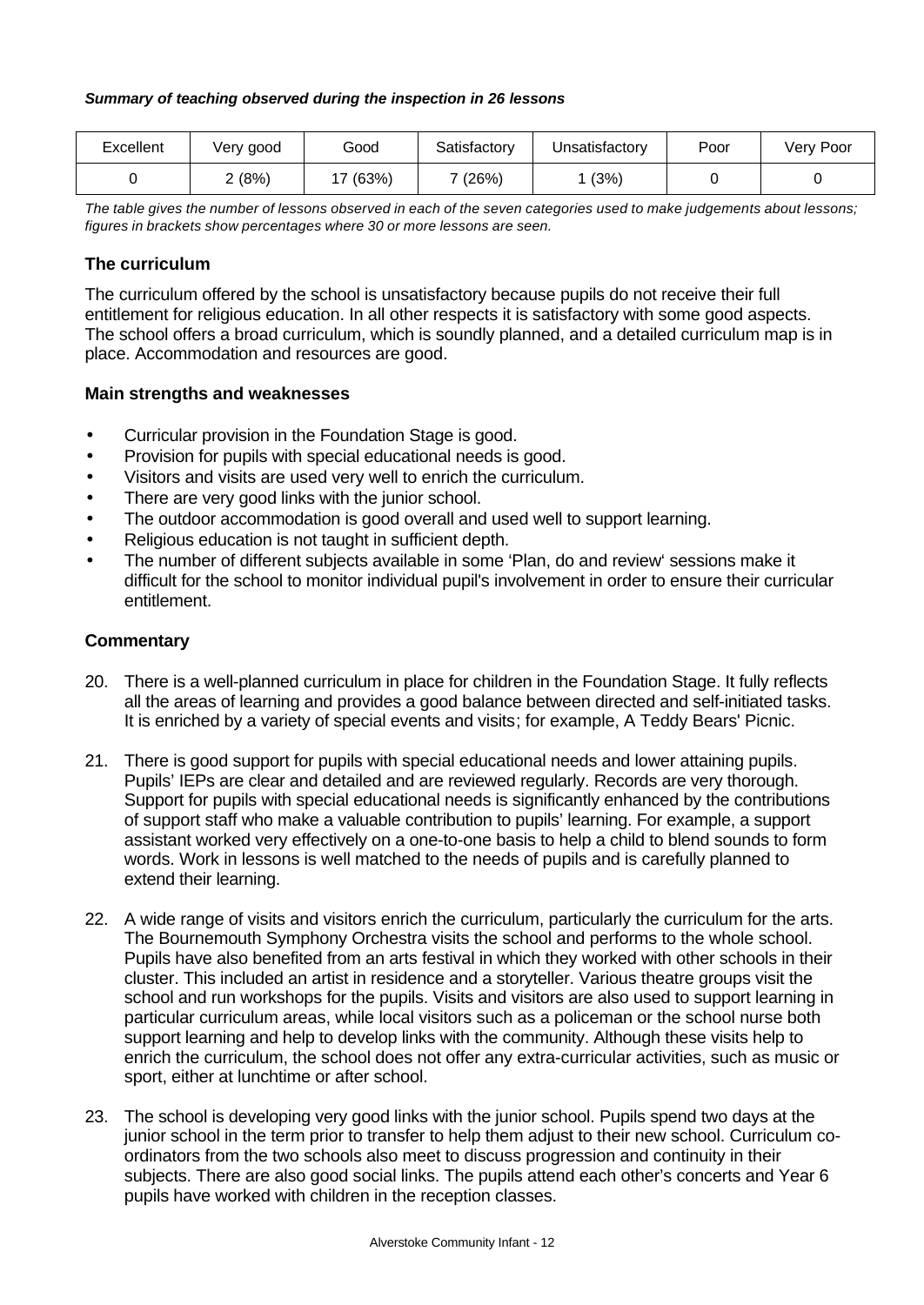- 24. The school building is modern, well maintained, light and attractively decorated with many colourful displays of pupils' work. However, it is somewhat crowded for the amount of pupils. In addition there is currently no space for a specific library room or a computer suite. The wellsized hall accommodates assemblies, physical education lesson and plays, very well. Outside, although rather small, the playground is also well maintained and covered in painted games for use by the pupils. The school has a very attractive field with a small woodland area and a very popular and sturdy adventure trail. There are covered areas outside all classrooms, which are used well to teach the curriculum, and a very useful, well used area outside the reception classes.
- 25. The curriculum for Years 1 and 2 is soundly planned to cover all subjects and provides appropriately for continuity and progression. However, provision for religious education is unsatisfactory as the planned curriculum is not fully taught and, as a result, pupils are not reaching appropriate standards.
- 26. Teachers plan for many of the foundation subjects through 'Plan, do and review', a programme designed to develop pupils' independence and enthusiasm for learning. It succeeds in that pupils enjoy planning their work. However, in some classes, because of the number of activities taking place, it is difficult to monitor pupils' involvement in individual subjects to ensure that all pupils have equal access to the entire curriculum. The school needs to monitor this to assure their curriculum entitlement. Discussions with pupils in Year 2 indicate that they are developing a satisfactory knowledge and understanding of all subjects reported on.

## **Care, guidance and support**

The pupils' care, welfare and health and safety are very good**.** The provision of support, advice and guidance, received by the pupils is good**.** The school takes pupils' views seriously and acts upon them where it thinks them feasible.

## **Main strengths and weaknesses**

- The procedures to ensure that pupils' work in a healthy and safe atmosphere are very good.
- Pupils have very good and trusting relationships with adults in the school.
- The induction arrangements for pupils are very good.
- The school effectively consults pupils and acts on their suggestions.

- 27. The headteacher is the named and trained child protection person. She has ensured that all staff are relevantly trained. The school's written policy is clear and up to date. There is very good liaison with the local social services and all relevant documentation is securely locked away. There are no looked after, refugee or traveller children. The named health and safety person works closely with a specific governor to ensure that risk assessments are raised for all eventualities. All firefighting, portable electrical and physical educational equipment are in date, tested and emergency exercises are held twice a term. Escape routes are accessible and well marked. Accident and medicine procedures are caring and efficient. There are several trained first aid personnel. Very good use is made of outside professional help, such as, the police, school nurse and educational psychologist. The school utilises the county's computer Internet safety system. Meals are cooked and consumed in very hygienic conditions.
- 28. All pupils in the school are very well known by the staff and particularly their own teachers and LSAs. The pupils confirmed, in their questionnaires and from talking to them, that they knew exactly whom to turn to for advice and a kindly word. Their access to support, advice and guidance is good. The school's personal, social and health education programme, including circle time, covers every eventuality from personal problems to healthy eating, making friends and even 'talking to the squirrel', to get rid of doubts and frustrations.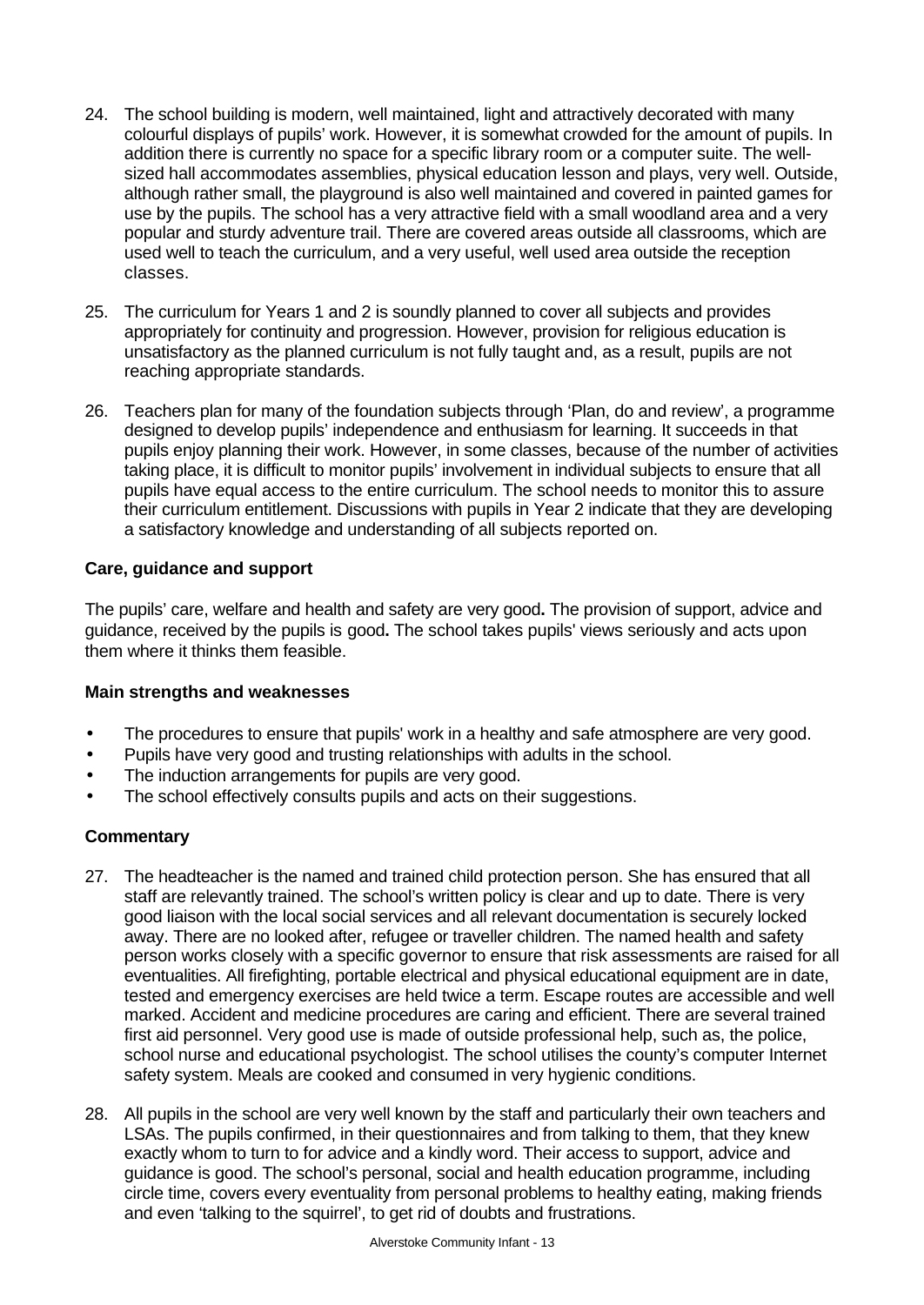- 29. The very caring induction arrangements, provided by the school, go a long way to ensuring pupil and parent self-confidence, on first joining the school. Initially, after having talked to parents in school, the head or foundation teacher visit all relevant nurseries and playgroups or homes. Parents are invited, with their children to story sessions in early summer. When children start in September parents have the choice of staying with or leaving their child. Then, at an open evening in October, staff talk to parents about the curriculum, home/school agreements and helping their child, at home, with, in particular, reading.
- 30. The school has a good rapport and dialogue with its pupils. By using questionnaires and assemblies well, it frequently takes their ideas on board, which become part of the school's strategic plan. For example, pupils confirmed that they had influenced the decisions to put more plants in the sensory garden and to paint Year 2 classrooms.
- 31. Overall, this is a very caring and secure school in which to learn. In their returned questionnaires pupils considered teachers to be very fair and good at listening to them. The various aspects of care and support compare very well with those witnessed at the previous inspection and the whole contribute significantly towards the success of the pupils' learning.

## **Partnership with parents, other schools and the community**

The school has very good links with its parents and other schools and colleges. Links with the community are good and links with other schools are very good.

#### **Main strengths and weaknesses**

- Procedures to ensure satisfaction and to deal with any concerns or complaints are very good**.**
- The mechanism for transfer of pupils is very good.
- Educational links with other schools and contribution to wider partnership are very good.
- The school does not yet have a disabled access plan and this is a weakness.

- 32. Parents have very positive views about the school and the school provides satisfactory information to its parents. Each receives a prospectus, a governors' report and their child's report. The governors' report lacks detail on provision for the disabled, details of which the school is now well aware. Pupils' reports discuss all subjects, say what a pupil can do and give realistic targets. They are easy for parents to understand. Regular newsletters and parent notice boards keep parents up to date on what is going on. Parents are also invited to target setting meetings when pupils move up a class and various curriculum evenings. The school is good at regularly taking parents' views into account, whether by questionnaire or word of mouth, enhanced by the school's very 'open door' policy. Parents' ideas often influence the school's development plan. Complaints and concerns are dealt with very efficiently.
- 33. The school has a good response from parents who come in and help. So much so that they are required to be placed on timetables. Parents are keen to help with literacy, numeracy, computers and arts and crafts. Others help with administrative support, the library and visits out. At home parents are only too keen to help with reading, topics and projects. The school is indebted to its 'Friends of the School' who have raised considerable funds towards, computers, new books, the school gates and many other projects.
- 34. Links with the community are good. The local vicar comes in regularly and talks to children about baptism and the pupils visit the church as part of their village project, and for Christmas celebrations. Local shops provide prizes for Christmas and summer fayres. Pupils support several charities including Make a Wish and Guide Dogs for the Disabled. The local policeman also comes in, as part of personal and social education, and talks about his job.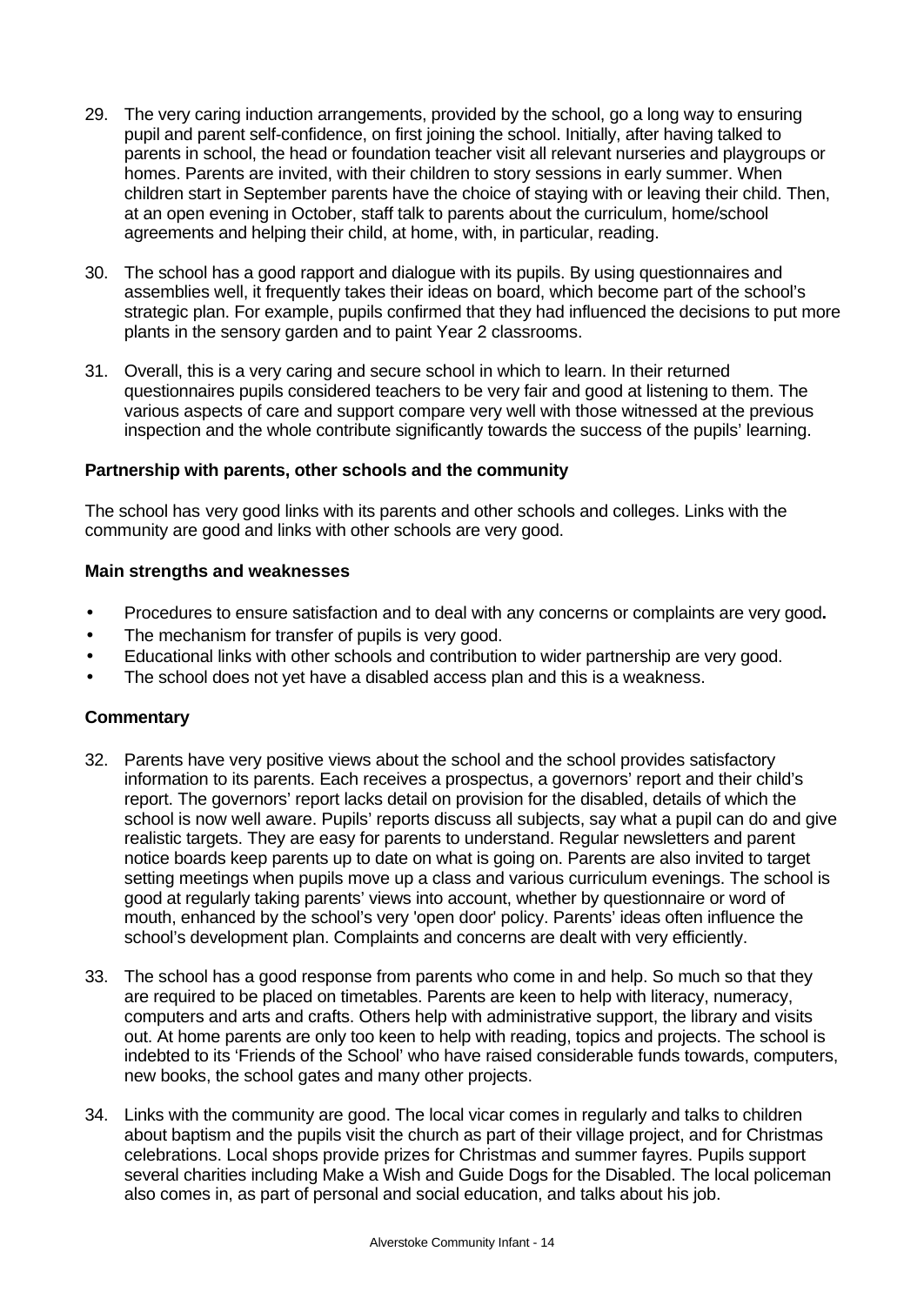- 35. There are very good links with other schools and colleges. The school is part of a ten-school cluster. It works very closely with its junior school and the mechanism for the transfer of pupils is itself very good. There are specific meetings between the infant headteacher and deputy with parents in the preceding spring. In the summer, Year 2 pupils spend two days in the juniors with their own and future teacher to get used to conditions and routines. The school welcomes work experience students from secondary schools and trainee teachers from a local college. A particularly close link has been forged with the nearby special needs school dealing with delayed development, and the school finds this particularly helpful.
- 36. Overall the school's partnership with parents, community and other schools is very good and compares well with the quality witnessed at the previous inspection. This aspect contributes significantly towards the success of the pupils' learning.

## **LEADERSHIP AND MANAGEMENT**

The headteacher and senior staff provide good leadership and management of the school. They are supported and challenged by a developing governing body whose governance is good.

## **Main strengths and weaknesses**

- There is a sense of purpose and high aspirations for pupil development shown by the headteacher, deputy headteacher and key staff.
- The headteacher works hard to promote the professional development of all staff.
- Very good induction procedures are in place for all newcomers to the school.
- The governing body has a clear sense of purpose and vision for the school and is beginning to inform itself as a body from first hand experience.
- There is no clear monitoring of pupils' performance in subjects other than English, mathematics and science.

- 37. The good leadership of the headteacher and deputy head has been instrumental in developing a committed school team with a determination to raise standards in the core subjects in a sustained manner. Innovative ideas are welcomed and discussed with pupils' development in mind. Each individual in the school is treated with respect and concern. Pupils' ideas are considered and all staff provide good role models, treating each other and pupils with care, concern and respect. In this the school has a fully inclusive ethos.
- 38. With the exception of very minor omissions in the governing body's annual report to parents, which are easily remedied, the governing body is fulfilling its statutory role and is providing the headteacher and senior staff with good challenge and support. The committees actively participate in financial management, school development planning, monitoring and building provision. The finance committee applies the principles of best value well. With some inexperienced members the governing body's commitment to further training is good. The governors undertake focused and regular visits to inform their understanding of the strengths and weaknesses of the school at first hand. Their charter is appropriate and they have developed a willingness to challenge the headteacher and senior members of staff in an appropriate manner. A race relations policy, which was not in place before the last inspection, has been adopted, approved and implemented.
- 39. Senior management, led by the headteacher, carefully monitors performance in the core subjects of mathematics, English and science. This is instrumental in the school's achievement of high standards in these subjects. There is a good level of concern for inclusion. The school caters well for individual pupil's academic needs through individual education plans for pupils with special educational needs. Subject co-ordinators for English, mathematics and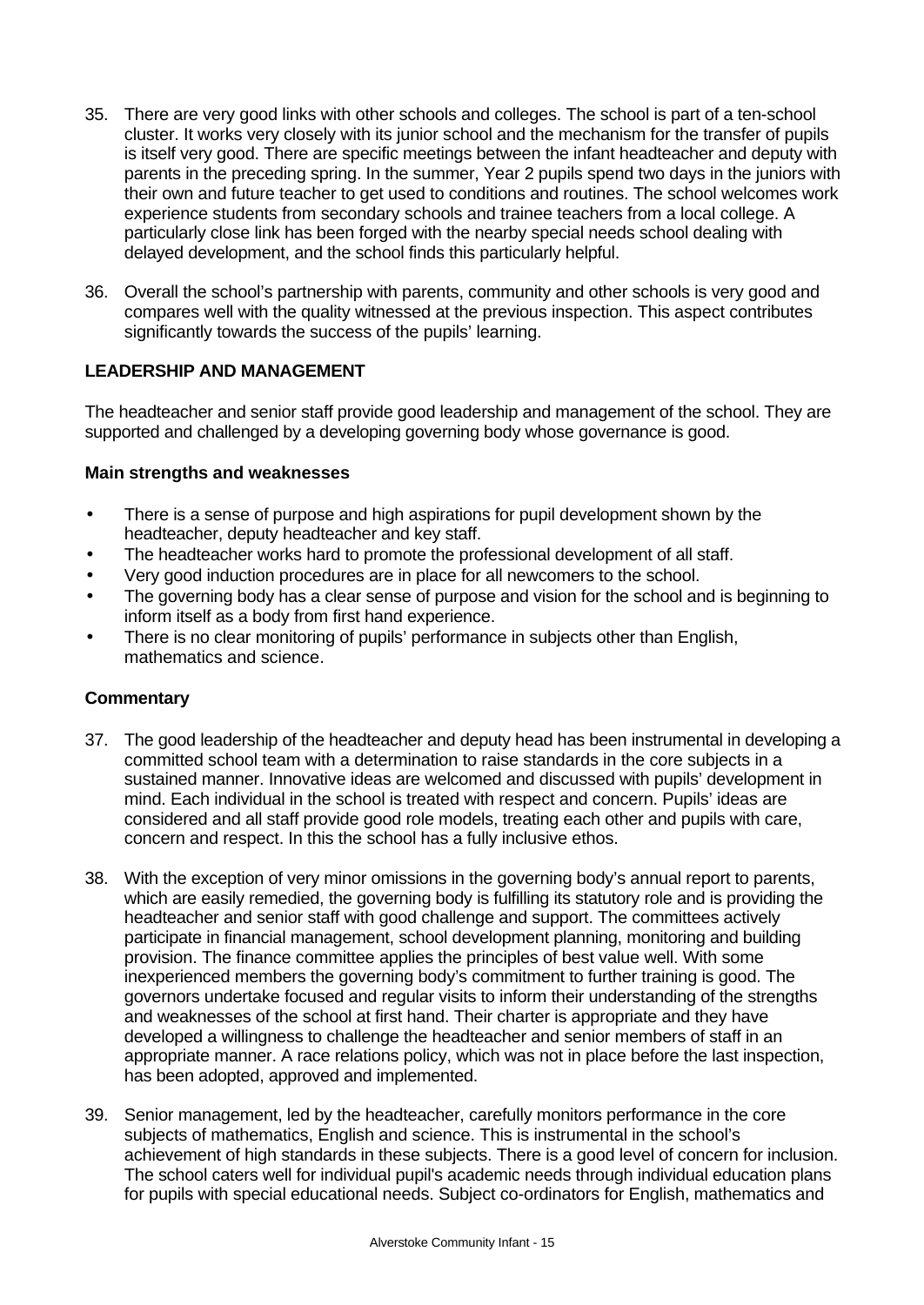ICT as well as the Foundation Stage co-ordinator are making a significant contribution to overall improvement in their areas. The school is at present less successful in developing this systematic approach to other subjects and this makes it difficult for standards and progress to be accurately measured.

- 40. The school is self-evaluative and feeds evaluations of its performance into the school development plan to prioritise future improvements. This is used well as a tool for improvement, but some indicators and targets for success are insufficiently clear on the plan. The headteacher actively promotes the professional development of all staff and the deputy head is the professional development co-ordinator. Professional development activities are well organised and actively encouraged. Courses attended are evaluated as to their impact on learning. Staff performance management, including that of the headteacher, is effectively managed. The school contributes to initial teacher training by receiving students at an early stage of their training to support classroom activities.
- 41. The school policies for induction of all new members of the school community are very good and effectively managed. All learning support assistants are effectively deployed, have a good knowledge of the needs of pupils having, in many cases, additional planning provided for them. The effectiveness of learning support assistants is instrumental in reducing teacher workload and making teaching more effective. The senior management of the school, however, has not monitored performance in subjects other than English, mathematics and science appropriately to ensure that all pupils have their entitlement and achieve well. However, pupils do achieve satisfactorily across most of these subjects.
- 42. Financial management is good. The monitoring and setting of the budget is competently achieved. The school secretary is enthusiastic about using technology to monitor ordering and spending and provides good support in financial management. The school plans for a very low carry forward figure this year and monitoring of expenditure related to budget headings is systematic and thorough. The principles of best value are applied well to financial matters by the governing body. The school has average unit costs and considering standards achieved by pupils and the quality of teaching overall, the school provides good value for money.
- 43. The factors suggested as possible barriers to learning noted before the inspection, namely restricted accommodation, some lack of parental support for education and budget limitations, would not appear to have a significant detrimental effect on standards at Alverstoke.

| Income and expenditure $(E)$ |            |  | Balances (£)                   |
|------------------------------|------------|--|--------------------------------|
| Total income                 | 458,357.00 |  | Balance from previous year     |
| Total expenditure            | 454,865.00 |  | Balance carried forward to the |
| Expenditure per pupil        | 2,644.00   |  |                                |

| Financial information for the year April 2002 to March 2003 |  |
|-------------------------------------------------------------|--|
|                                                             |  |

| Income and expenditure $(E)$ |            | Balances (£)                        |           |
|------------------------------|------------|-------------------------------------|-----------|
| Total income                 | 458,357.00 | Balance from previous year          | 17.943.00 |
| Total expenditure            | 454,865.00 | Balance carried forward to the next | 3.492.00  |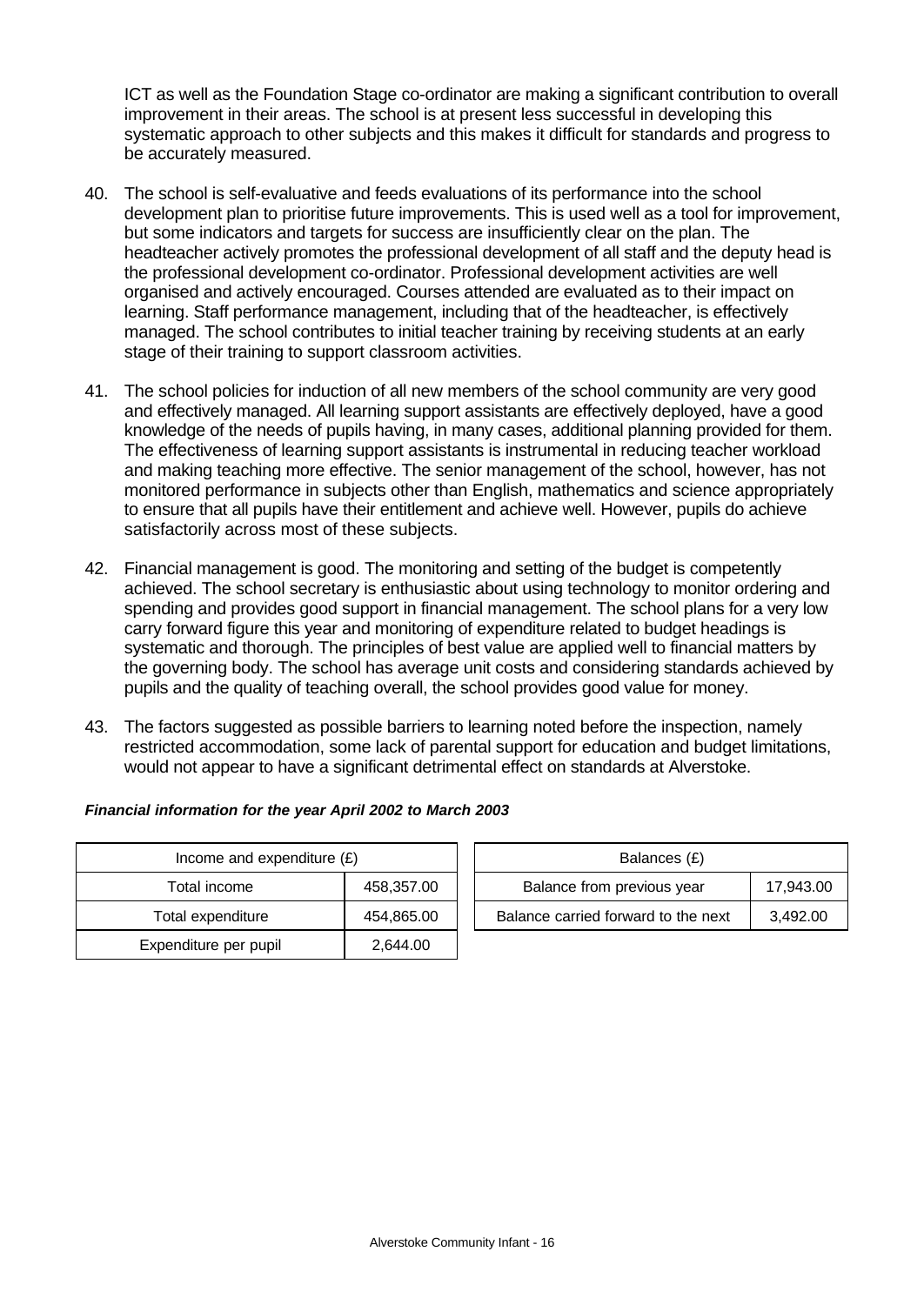# **PART C: THE QUALITY OF EDUCATION IN AREAS OF LEARNING AND SUBJECTS**

# **AREAS OF LEARNING IN THE FOUNDATION STAGE**

Provision for children in the reception classes is very good and achievement is good in all areas of learning. Children are developing positive attitudes about how to learn and how to behave, and by the end of the reception year they are very well equipped to work within the National Curriculum in Year 1. The provision in the reception classes is similar to that found at the time of the last inspection.

Leadership of the Foundation Stage is very good and ensures high quality provision overall. Good knowledge and a very clear sense of purpose ensure that all children have equal opportunities to learn in a well-managed, attractive environment with relevant and well-planned tasks. The children have a spacious and attractive environment, both inside and outside, in which to learn. Teaching remains at its previous good level with some aspects being very good. The children enter the reception classes in the year in which they become five. Autumn born children start full-time from September, spring term children from the end of October and summer term children from January. Children come from a wide range of backgrounds; many come from outside the school's catchment area. Attainment on entry is approaching above average standards overall and children are generally more numerate than literate on entry.

Teaching and learning are consistently good in all areas of learning, with a good range of practical and relevant activities, which support learning well. Occasionally, however, there are too many activities for staff to monitor effectively. Children learn and achieve very well in aspects of knowledge and understanding of the world, such as science and ICT, because of very good teaching of these aspects within the overall good teaching. Children are able to cope with a wide range of both directed and self-chosen activities in all areas of learning. Lessons are well planned and carefully resourced to provide a range of meaningful practical activities. Teachers deploy their learning support assistants and parent helpers well in most lessons, but occasionally less experienced staff would benefit from clearer direction in order to more effectively support small groups. The children's progress is monitored regularly and recorded carefully enabling a good range of information to be collected about all children. The use of this information to plan tasks to meet the needs of individual and groups of children is good, particularly in mathematical development and communication, language and literacy, contributing well to the above average standards reached. Good use is made of visits and special events to enrich the curriculum. For example, the annual visit to Itchen Valley Park, Chinese Cultural Week and a Teddy Bears' Picnic.

# **PERSONAL, SOCIAL AND EMOTIONAL DEVELOPMENT**

Provision in personal, social and emotional development is **good.**

## **Main strengths and weaknesses**

- The children achieve well because of good teaching, which provides effective opportunities for independent learning within a caring and supportive environment.
- Good relationships at all levels ensure that children are confident and happy and able to work and play independently.

## **Commentary**

44. Teachers, other staff and helpers through their planning and the quality of their interactions provide a happy and secure environment where expectations are high and classroom routines are quickly and securely established. Most children already conform well to school routines, know what is expected of them and have learned the correct way to behave. All adults provide good role models and are very sensitive to the varying needs of the children within the classes. Children show a good level of interest in what they are doing and co-operate well with each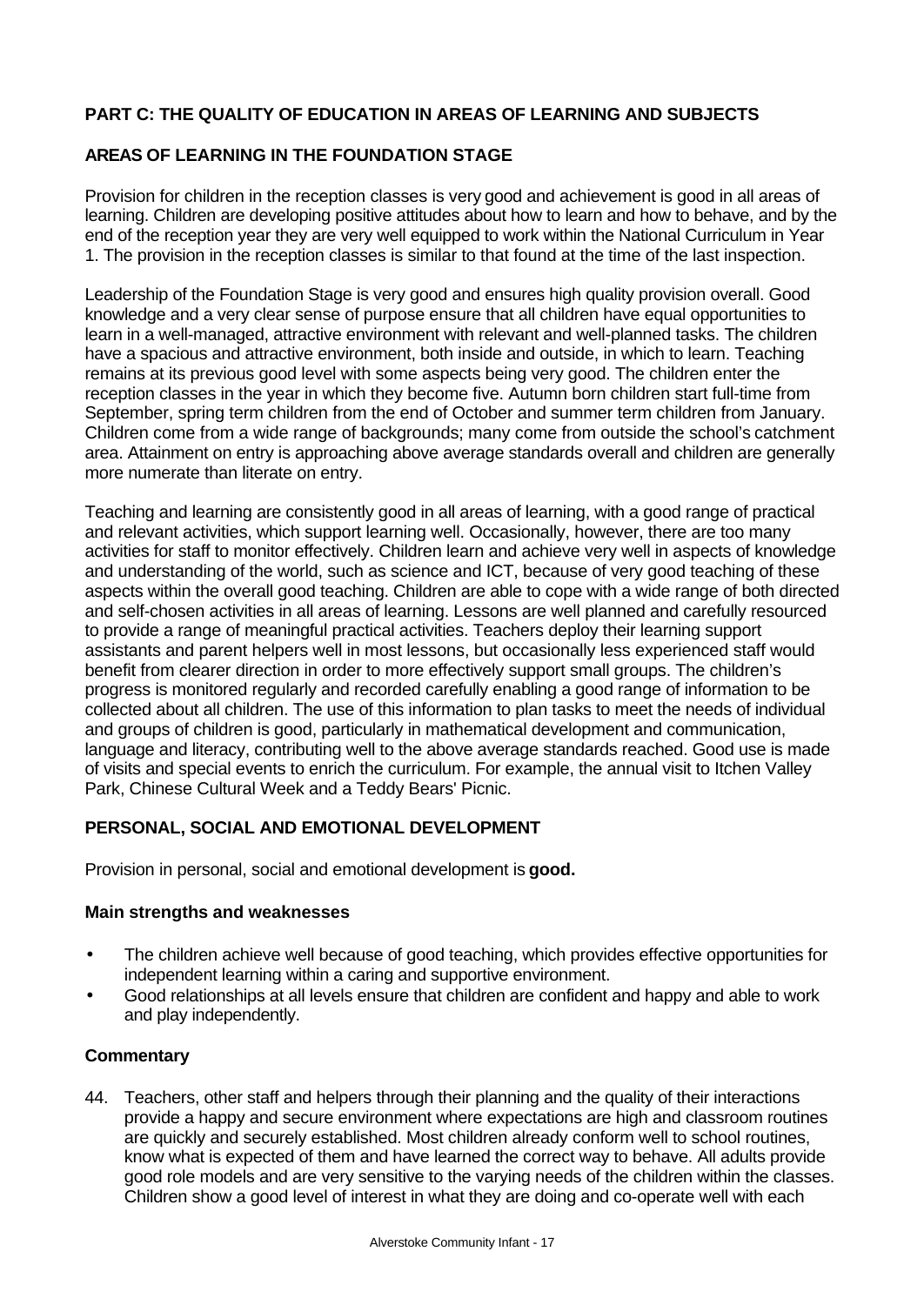other on a range of tasks. They have regular opportunities to choose their own activities, which they do confidently. Children are likely to reach securely above average standards by the end of the reception year.

## **COMMUNICATION, LANGUAGE AND LITERACY**

Provision for communication, language and literacy is **good.**

#### **Main strengths and weaknesses**

• Early reading and writing skills are taught systematically and well and, as a result, children achieve well.

#### **Commentary**

- 45. Sound recognition and letter sounds are taught regularly and consistently in both classes and, as a result, many children already have a good knowledge of initial sounds. They use this knowledge confidently in their attempts at writing, some using their knowledge of initial sounds and some writing by sounding out words with adult support. Expectations are high and children meet these well. Many opportunities are planned to use the children's writing skills in other areas of learning. For example, there are good quality writing resources in the writing and the creative play areas. Teachers make good use of topical events to teach writing skills, for example, writing letters to Father Christmas. Children are confident speakers and are being taught to listen attentively to each other. Teachers take every opportunity to develop clear speech and to extend vocabulary through careful questions and modelling of clear and correct speech.
- 46. Expectations of reading are also high and there are regular book sharing opportunities where children are carefully taught about reading conventions and aspects of punctuation. As a result, many already know about the title, the blurb and the use of the full stop. This was very evident during their classwork on the story of 'Mrs Wishy Washy', which they also enjoyed very much for its humour and repetitive text. Books go home regularly and parents give good support by hearing their children reading at home. There is also a very good ongoing dialogue between parents and staff on the children's responses to their reading experiences. Very good assessments of children's stage of reading have enabled staff to target the reading needs of all children accurately and this is giving children confidence and helping them to make good progress. The majority of children achieve well and are likely to reach above average standards in this area of learning.

#### **MATHEMATICAL DEVELOPMENT**

Provision for mathematical development is **good.**

#### **Main strengths and weaknesses**

The range of well thought out practical activities ensures that early number work is well covered.

## **Commentary**

47. The children are provided with interesting practical tasks that help them to learn. For example, children put Christmas decorations on a Christmas tree that represented a number on a die, which they had rolled. Concepts of taller and shorter are taught well through practical activities such as measuring teddy bears. Children have made graphs to show their favourite toys and the number of birthdays in each month. They know the names of common two-dimensional shapes and have worked on this in a variety of contexts including printing with shapes and the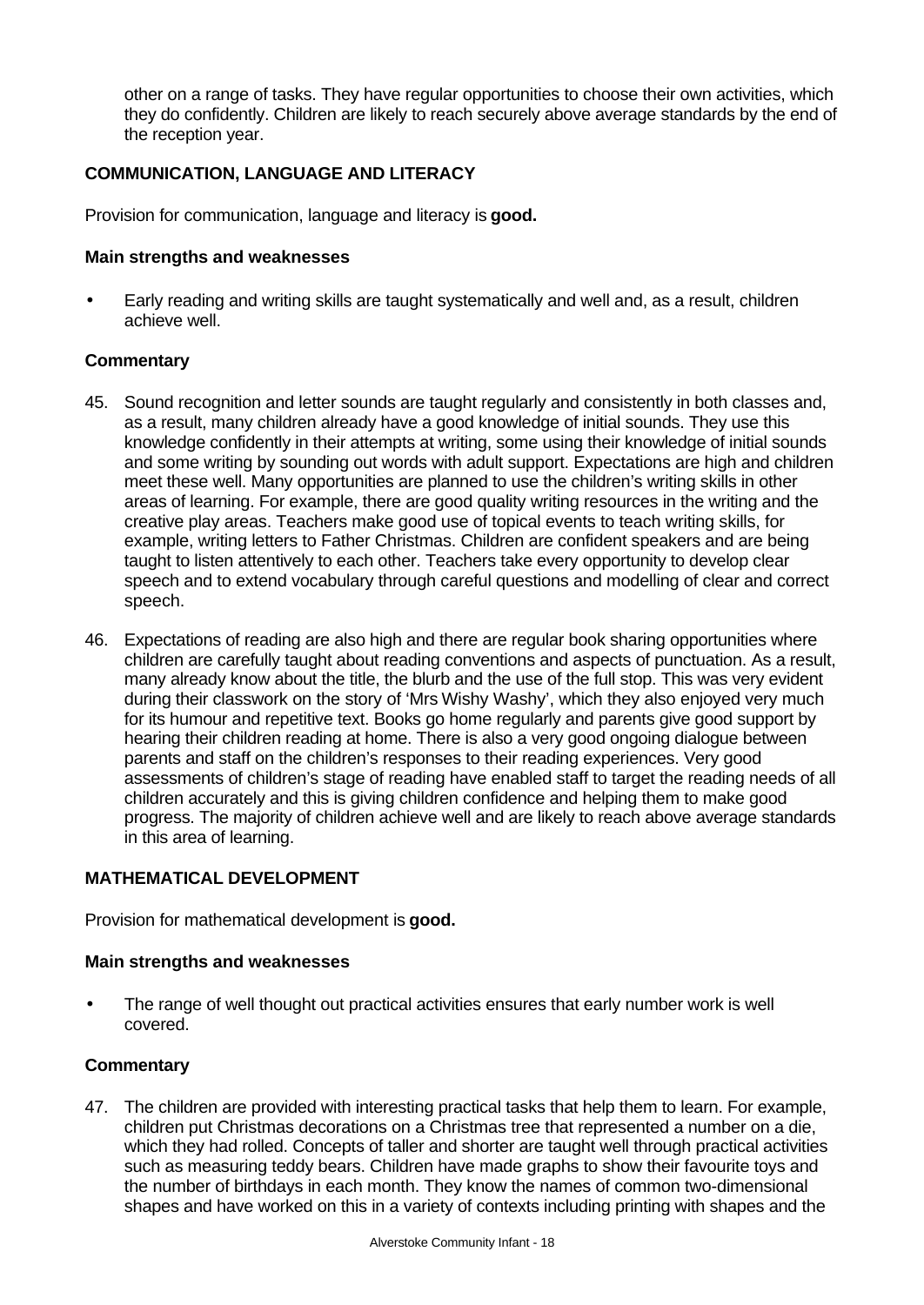use of computer software. Teachers work hard to ensure that individual needs are met and children are carefully grouped for activities so that higher attaining children are working on addition of numbers and lower attaining children are matching numerals to numbers up to ten. As a result of good teaching and learning most children are likely to reach above average standards by the end of the reception class.

## **KNOWLEDGE AND UNDERSTANDING OF THE WORLD**

Provision in knowledge and understanding of the world is **good.**

#### **Main strengths and weaknesses**

- The number of computers and the very good use made of them.
- The very good opportunities for experimentation in the scientific aspects of this area.

#### **Commentary**

48. The teaching and learning overall are good and most children are likely to reach above average standards. Their ICT skills are being particularly well developed. There are a good number of computers, which the children are keen and confident to use. As soon as they arrive in the morning, they rush to the computers and settle to using them. As a result, most use the mouse confidently when using a variety of programs, print their own work, and know how to use the space bar and text boxes. The children are provided with interesting practical tasks, which help them to learn. For example, in some very good science work, the children learned a great deal about the properties of water. They explored the movement of their boats through sloping guttering, barriers and locks, and discussed their findings. They learn about different places in the world by following the travels of 'traveller bear'. As part of their religious education they are learning about the Nativity and have drawn pictures of it.

## **PHYSICAL DEVELOPMENT**

Provision in physical development is **good.**

#### **Main strengths and weaknesses**

- Good use of the outdoor area for physical activity.
- Good teaching of skills.
- Good range of resources to support physical development.

- 49. Children achieve well in this area of learning due to daily opportunities to use the outdoor play area, which enables them to use wheeled vehicles to push, pull, ride and play together. As a result, they are competent in their use, learn to use space sensibly and improve their control. In the good physical education lesson seen children were able to follow rules, work co-operatively to put out the mats and improved their balance through a variety of relevant tasks.
- 50. A range of practical activities, such as sand and water, cutting, sticking and modelling, all help to develop children's physical skills. Good access to a wide range of building and construction equipment gives further support to physical development. Children reach above average standards by the end of their reception year. Good teaching, support and resources contribute to their good achievement.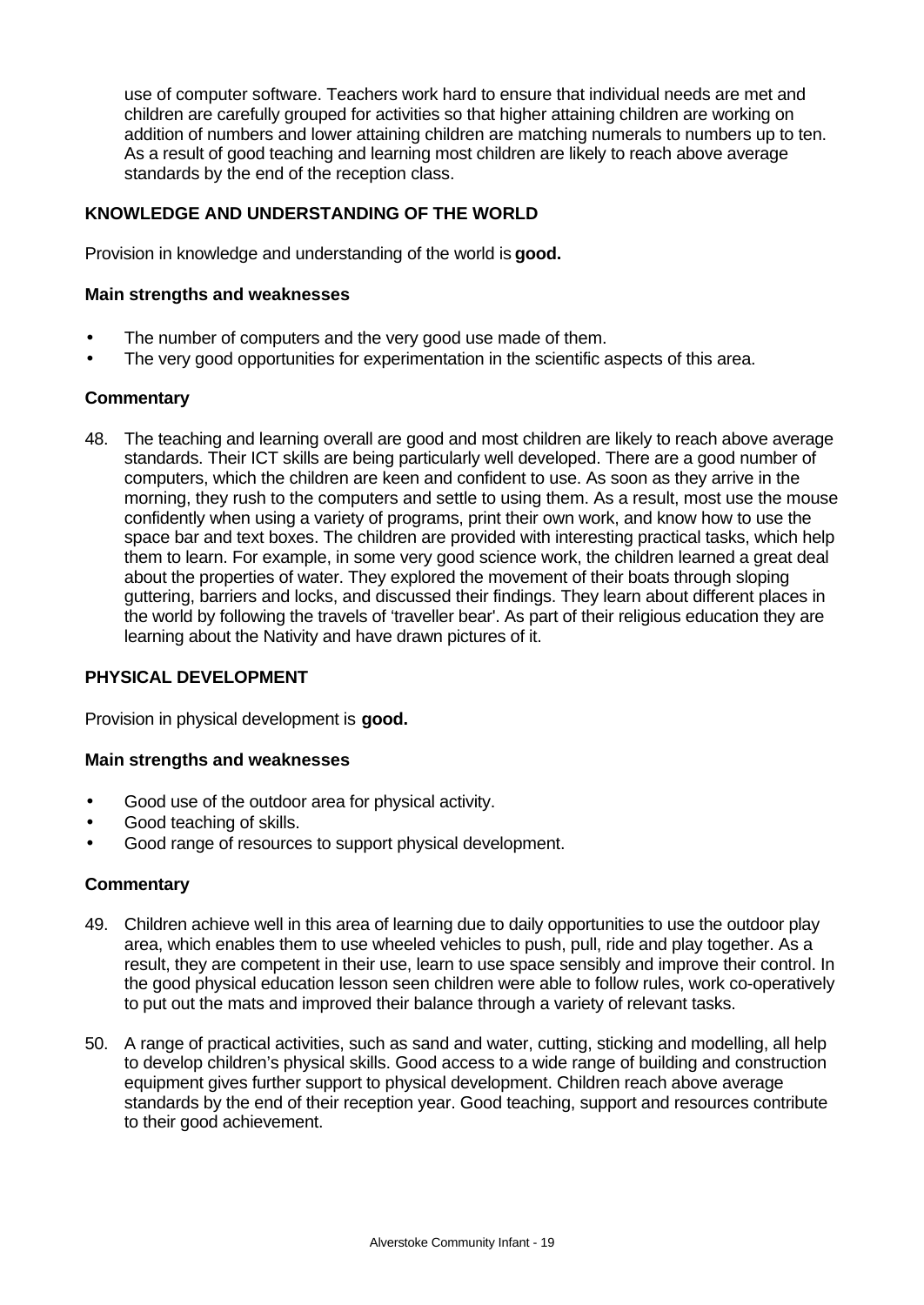## **CREATIVE DEVELOPMENT**

51. It was not possible to make an overall judgement of provision or standards in this area of learning, but the work seen was good. Children enjoy creating pictures and three-dimensional models, and tackle these tasks with enthusiasm. In the one good music lesson seen, they sang simple songs from memory, explored the different sounds of instruments and most were able to play their instruments quietly when requested. They enjoy role play, particularly preparations for Christmas such as decorating the tree and re-enacting the story of 'Mrs Wishy Washy', which was an extension of their literacy work.

## **SUBJECTS IN KEY STAGE 1**

## **ENGLISH**

Provision for English is **good**.

#### **Main strengths and weaknesses**

- Standards in speaking and listening, reading and writing are well above national averages and pupils achieve well.
- Teaching and learning are good.
- Resources are good.
- Leadership and management are very good and this is driving standards forward.

- 52. By the end of Year 2, standards in English are well above average. This is good achievement based on slightly above average levels of attainment on entry to the school. In the 2003 National Curriculum tests, average point scores were well above those typically found in all schools and above those typically found in similar schools. A similar position is indicated by the standards seen in lessons. Standards have shown a good rate of improvement since the last inspection, when standards of reading were above average, and those of writing were average.
- 53. Standards of speaking and listening are above national expectations and above the standards typically found in similar schools. Pupils achieve well. Pupils speak clearly and confidently in whole-class discussions and share ideas well in paired and small group work. They listen attentively and show understanding. Standards in reading are high. Pupils in Year 2 are confident readers many of whom are already reading to a high standard. One pupil chose her book because it had 'chapters' in it. She was able to refer back to sections of the story to justify her comments and was clear about her thoughts on the main character in the book. Even lower attaining pupils read books competently and with few mistakes. Most higher and average attaining pupils use capital letters and full stops in their writing and are beginning to use a range of complex and compound sentences in their work. Spelling of common words is accurate and handwriting mainly joined.
- 54. Overall, the quality of teaching in English is good. They focus clearly on learning objectives, which they share with the children. In one very good lesson, the teacher not only focused on the learning intentions at the start of the lesson, but returned to them throughout the lesson and during the plenary at the end. This ensured very purposeful learning for pupils in which they successfully wrote a character profile. Teachers have high expectations and use questioning well to extend pupils' learning. Tasks set by teachers are well matched to pupils' ability levels. Teachers use learning support assistants well to support children's learning. Teaching is less effective when teachers do not focus in sufficient depth on the basic strategies for reading and when questioning does not encourage pupils to develop higher order reading skills.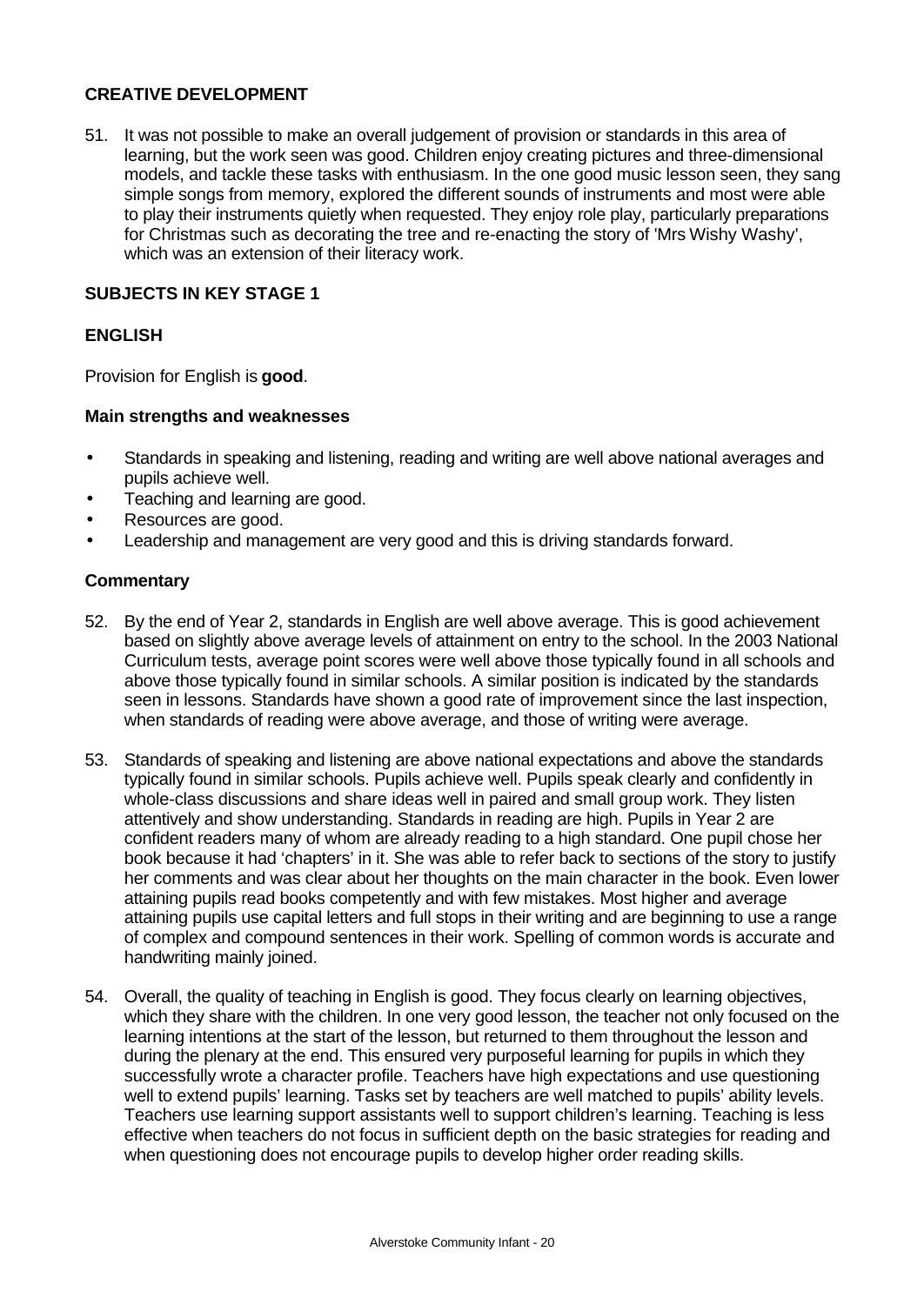- 55. Resources are good, with a wide range of attractive reading materials and effective resources to support learning. However, although the co-ordinator and a parent helper have developed an attractive new library area for Year 2, some of the books in the main school library are quite old and need to be replaced. The co-ordinator is aware of this and plans are in place to develop the library using funds raised by the 'friends of the school'.
- 56. English is very well led and managed. The co-ordinator has a very clear understanding of the strengths and weaknesses in the subject. She has very effectively monitored teaching and pupils' work and has planned very clear action to continue to raise standards in the subject. Many of these strategies are already in place and have had a significant impact on pupils' achievement and on the standards they attain. She has a very good overview of planning in the subject.
- 57. Overall, improvement since the last inspection has been good. Standards have risen, leadership and management of the subject are now very good and teaching remains good.

## **Language and literacy across the curriculum**

58. Literacy is used well to support learning in other areas of the curriculum and pupils' literacy skills are developed through other subjects. The school makes effective links between literacy and thinking skills and the daily 'thinking' time is used to reinforce literacy. The effective action taken to improve standards in writing, beginning in Year 1, is based on a cross-curricular approach. Pupils now benefit from a weekly writing lesson supporting and supported by other areas of the curriculum.

# **MATHEMATICS**

The provision in mathematics is **good**.

## **Main strengths and weaknesses**

- Standards are very good.
- Leadership in the subject continues to be effective in sustaining high standards.
- Teaching is good and, as a result, pupils learn well.
- Pupils' knowledge of how well they are doing and what they need to do to improve is weak.

- 59. Standards in mathematics by the end of Year 2 as evidenced by national test results are well above average in all aspects of the subject. Over 50 per cent of pupils achieved a level higher than nationally expected. These high standards are being sustained, but boys are performing at a lower level than girls. However, both boys and girls have good access to learning opportunities and are achieving well.
- 60. Good teaching and learning opportunities provided by teachers and learning support assistants resulted in a significant rise in standards in 2001, an improvement that has been sustained. Some very good teaching observed in Year 2 demonstrates well the ability of pupils to work mentally at a high level and to demonstrate very good knowledge and understanding of aspects of number work; especially counting in groups of twos, threes, fours and tens. Counting skills and swift recall of number facts are being well taught in the school. Pupils' written work demonstrated similar standards in this area. Many other aspects of mathematics were not seen through direct observation of teaching. However, pupils have a good knowledge of twodimensional shapes and in a design and technology lesson were able to demonstrate knowledge of properties of triangles, through careful measuring and construction. In Year 1 some younger pupils demonstrated basic data handling, having worked on the number of vowels in a name and produced pictorial representation. Evidence of using and applying mathematics was not evident in pupils' work. However, the pupils' understanding of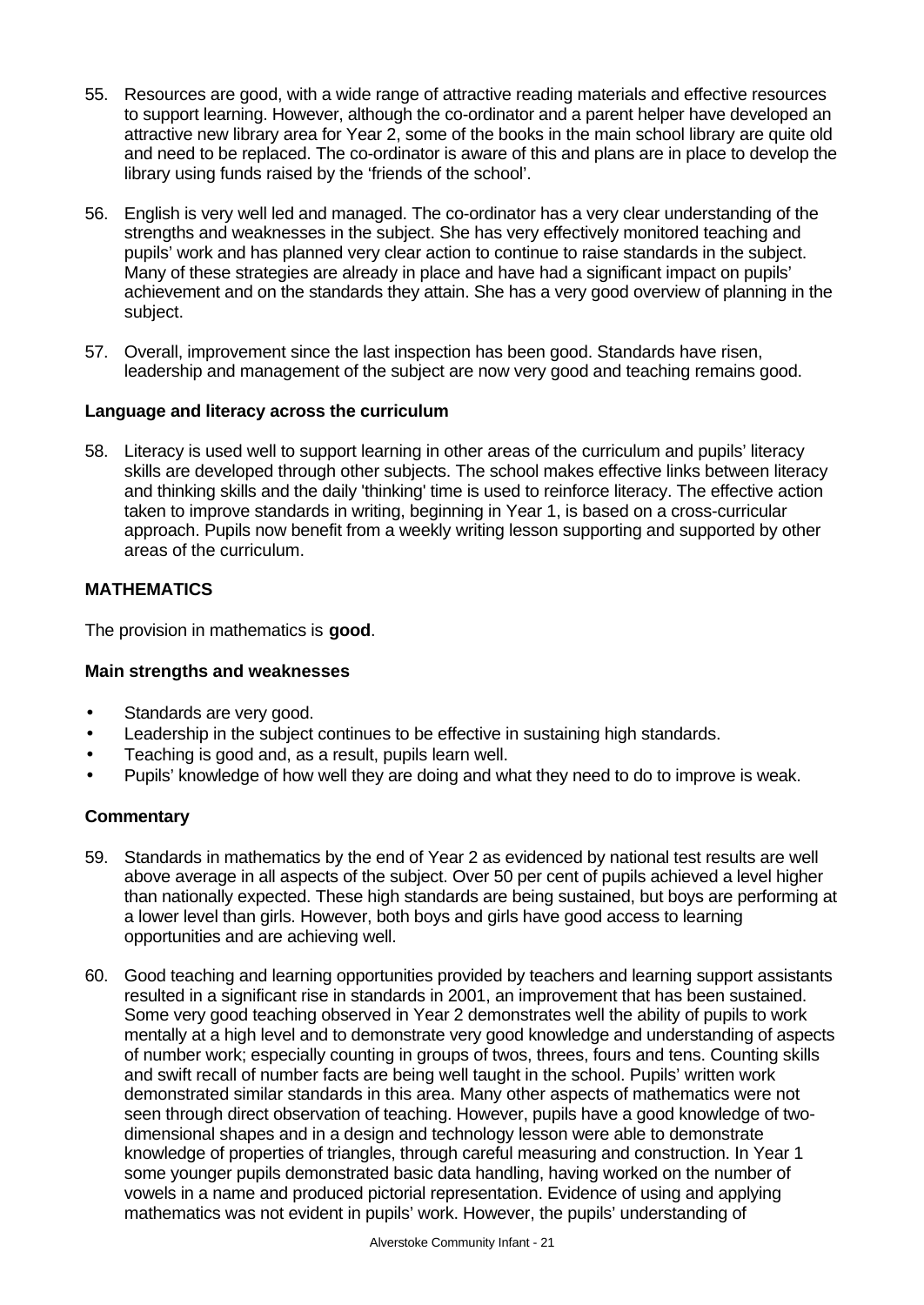mathematical concepts is well developed and test results show that this aspect is secure. Overall the mathematic provision shows an appropriate breadth of study.

- 61. Teaching throughout the school is good overall. It is never less than satisfactory and some teaching of mathematics is very good. Work is marked with targets for learning now being added to some marked work. There are assessment sheets in the front of pupils' books, which provide useful planning information for teachers. Results are analysed and teaching developmental points added to planning for pupils to achieve. Assessment is good and well used by teachers to plan carefully differentiated work; nonetheless, pupils awareness of their own capabilities and what they need to do to improve their own knowledge and understanding is insufficiently developed. Despite this their enthusiasm for the subject and willingness to apply themselves purposefully in lessons is evident in all classes. Many effective plenary sessions enhance pupils' knowledge and reinforce learning objectives of lessons.
- 62. The subject is well led and managed by an experienced co-ordinator with a good knowledge of the requirements of the subject. Lessons are well planned based on assessed needs of pupils and all pupils are fully included; often with the assistance of competent teaching assistants and other adults. Good levels of resources are used well to enrich learning. The subject has improved in a satisfactory manner compared with the last inspection report.

## **Mathematics across the curriculum**

63. Pupils do use mathematics in other subjects. This is exemplified by work seen during inspection where a class of pupils were all estimating and measuring accurately in centimetres to fulfil a set of design and technology tasks. Their ability to estimate and use a ruler was very good and they applied mathematics skills appropriately.

## **SCIENCE**

Provision for science is **good**.

#### **Main strengths and weaknesses**

- Pupils achieve well and attain standards that are well above the national average.
- Teaching in science is good.
- There are insufficient opportunities for the co-ordinator to monitor the curriculum.

- 64. By the end of Year 2, standards in science are well above national expectations. In the 2003 teacher assessments, the percentage of pupils reaching the expected level was above the national average and in line with the proportion found in similar schools. The proportion of pupils achieving the higher level was very high when compared with all schools and with similar schools. This represents an improvement since the last inspection when the proportion of pupils achieving the expected level was well above the national average, while the proportion of pupils achieving higher levels was in line with the national average.
- 65. The school considers science to be a practical subject and teachers plan for science using a topic approach. Standards in the current Year 2 remain well above average. For example, pupils in Year 2 speak confidently about living things and their characteristics, about light and dark, electricity and healthy foods. Pupils in Year 1 competently create a circuit, which lights a bulb, and record this in the form of a labelled diagram.
- 66. Teaching in science is good. Lessons are most effective when specific teaching is followed by closely related science activities, matched to pupils' ability levels, which give pupils the opportunity to consolidate their learning. In these sessions, teachers have high expectations, focus clearly on objectives and insist on correct scientific vocabulary. They use questioning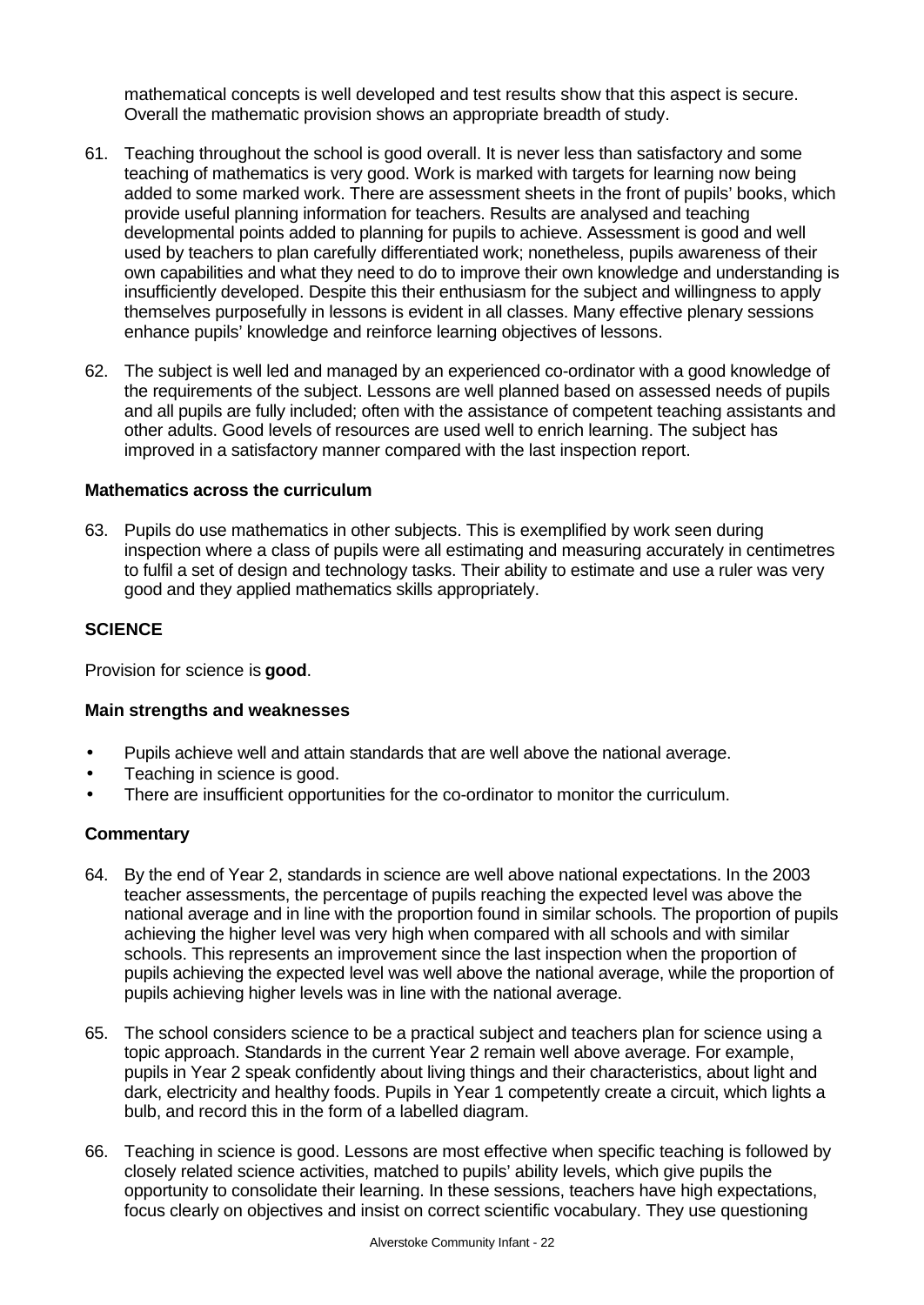well to develop children's understanding. Teaching is less effective in 'Plan do and review' when individual activities do not relate to the science teaching, have limited teacher input, or when science activities follow teaching in another subject.

- 67. Leadership and management of science are sound, although some aspects of work are good. A dedicated science week organised by the co-ordinator has raised the profile of science in the school, improved resources and helped to raise standards. The co-ordinator has developed an effective system of assessment. A good stock of resources is maintained, which is regularly reviewed and replaced. There is insufficient monitoring of the coverage of the curriculum, teaching and the time allocated to science in each class.
- 68. Overall, the rate of improvement in science since the last inspection is good. Standards have risen and the quality of teaching and learning is good.

# **INFORMATION AND COMMUNICATION TECHNOLOGY**

*There was not enough evidence to make a full report on ICT as not enough teaching was seen.*

- 69. Observation of teaching of small groups by learning support assistants, demonstrations from pupils and consideration of the new scheme of work reveal that the subject is developing well under the leadership of an effective co-ordinator. The provision of new computers in the Foundation Stage and the recent provision of additional software to support curriculum areas other than literacy and numeracy are assisting in continuing to improve the subject.
- 70. In the group work seen pupils demonstrated good skills with the mouse, could access software themselves, were able to use text with ease and retrieve word banks. They were enthusiastic in what they were doing and generally were progressing appropriately. The school's scheme of work is appropriate, but is at an early stage of implementation. Areas of the subject where evidence was not found have in some instances not been covered yet. The plans of the coordinator to monitor the scheme and link the assessment of pupils' work to it are appropriate and the subject is well placed to continue to improve.
- 71. Resources are satisfactory, but the small suite occupying what is in effect a corridor does not lend itself to whole-class skills teaching. The mini suite in the Foundation Stage is a more effective aid to learning. New software to support learning in other subjects is a welcome addition to resources, but these have yet to be used. There are computers in classrooms, but these were not well used during the inspection to support learning. Even when used there was limited access to them for pupils.

## **ICT across the curriculum**

72. ICT appropriately supports mathematics and literacy from work done in the mini suite, but it is not always well used in class to support other areas of the curriculum.

## **HUMANITIES**

*There was not enough evidence to report on geography. In history and religious education some teaching was seen and discussions were held with pupils about their work.*

73. Standards attained by pupils in **history** are in line with national averages. Although little evidence of pupils' work was available, evidence gained from discussions with pupils shows that pupils are aware that everyday life in the past was different from today. Pupils' knowledge of significant historical figures is a strength. For example, they talk confidently about Samuel Pepys and Louis Braille, revealing a range of details about each.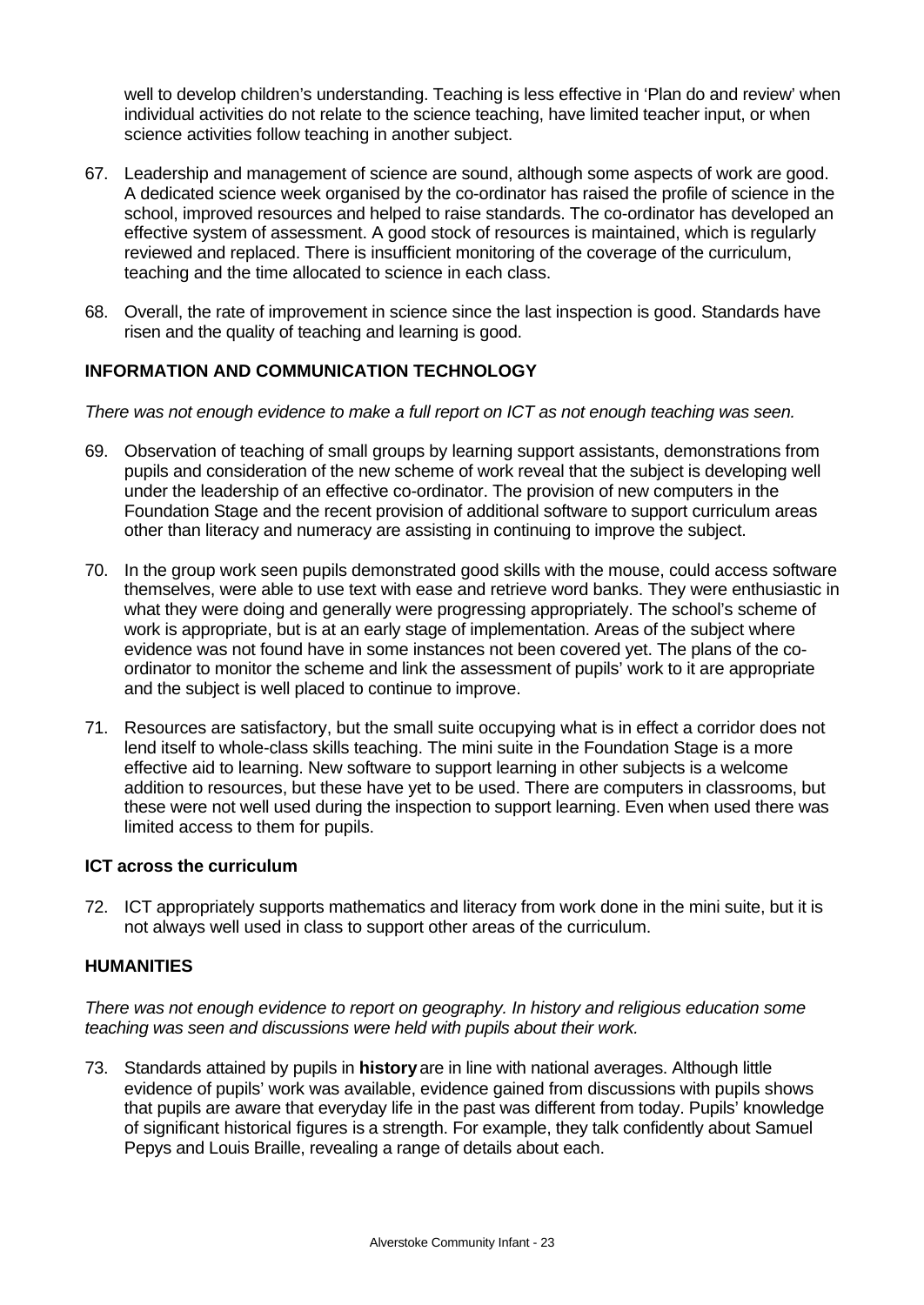- 74. Visits, including to the local area, are used well to support teaching in history. Pupils have visited Gosport Museum as part of their work on how their grandparents lived and have studied buildings in the local area, comparing, for example, old and new buildings.
- 75. The co-ordinator maintains a good stock of resources, including a good range of photographs, which are centrally stored and easily accessible.
- 76. Standards in **religious education** are below average and pupil achievement is unsatisfactory. During the inspection, only two lessons were observed, one of which was a very short introductory lesson. Additionally, pupils were spoken to in order to come to judgements about standards and achievement. In the lessons seen, pupils in Year 1 were learning about the use of the Advent ring by Christians. Some knew that Christmas was Jesus' birthday, but only one pupil knew what an Advent ring was. Some children were not even clear that they were celebrating Jesus' birth. Some thought it was God and some thought it was a time for presents. This was a very short lesson as it started late. The teacher questioned the children satisfactorily and explained the function of the Advent ring appropriately to them, although some found the concept difficult. The Year 2 lesson linked parts of the Christmas story to the story of St George. However, many of the activities following the short introduction were not related specifically to the learning objectives for religious education, so that overall, the planned objectives for religious education were not fully met, although the lesson overall was satisfactory.
- 77. Discussions with pupils in Year 2 show that they did not know the term 'religion' and some were not clear about the term 'Christian'. However, most had a good understanding about their recent work on christenings, the symbolism of water, and what christening means for the baby and godparents. They could not remember any stories that Jesus had told. They could only remember stories about 'Noah's Ark' and 'Jonah and the Whale'. None of them had heard of Hinduism, which is the other religion they are studying and was part of the autumn term's curriculum coverage in terms of water as a symbol. There is no assessment of religious education apart from checking coverage through monitoring teachers' planning so the school has no clear method of assessing standards with any degree of accuracy.

# **CREATIVE, AESTHETIC, PRACTICAL AND PHYSICAL SUBJECTS**

*With the exception of physical education there was not enough evidence to report on these subjects fully, because not enough teaching was seen or there was not enough evidence to judge achievement.*

- 78. In **music**, the singing in preparation for the Christmas concert was good. It was tuneful and sung with developing expression. Singing in assemblies is also tuneful and pupils have a good repertoire of known songs that they sing with enthusiasm.
- 79. One good **art and design** lesson was seen in Year 1 when pupils learnt the skill of marbling. The teacher explained the process carefully to the pupils and then demonstrated it. The pupils were very excited at the results and achieved well in this lesson. Displays of artwork around the school are good. The large paintings, part of the apparently very good arts festival, looked impressive. Pupils talked well about their painting and sketching and have experienced drawing using chalk, pastels and pencil. They have some knowledge of the work of artists.
- 80. One good **design and technology** lesson was seen where pupils joined materials well and measured effectively in order to make a glove puppet. There was a good level of support for pupils who enjoyed the lesson and made good progress. Work on display shows that pupils in Year 2 have designed a food container and made ice cream sundaes. In Year 1 pupils have made a spider's web by sewing.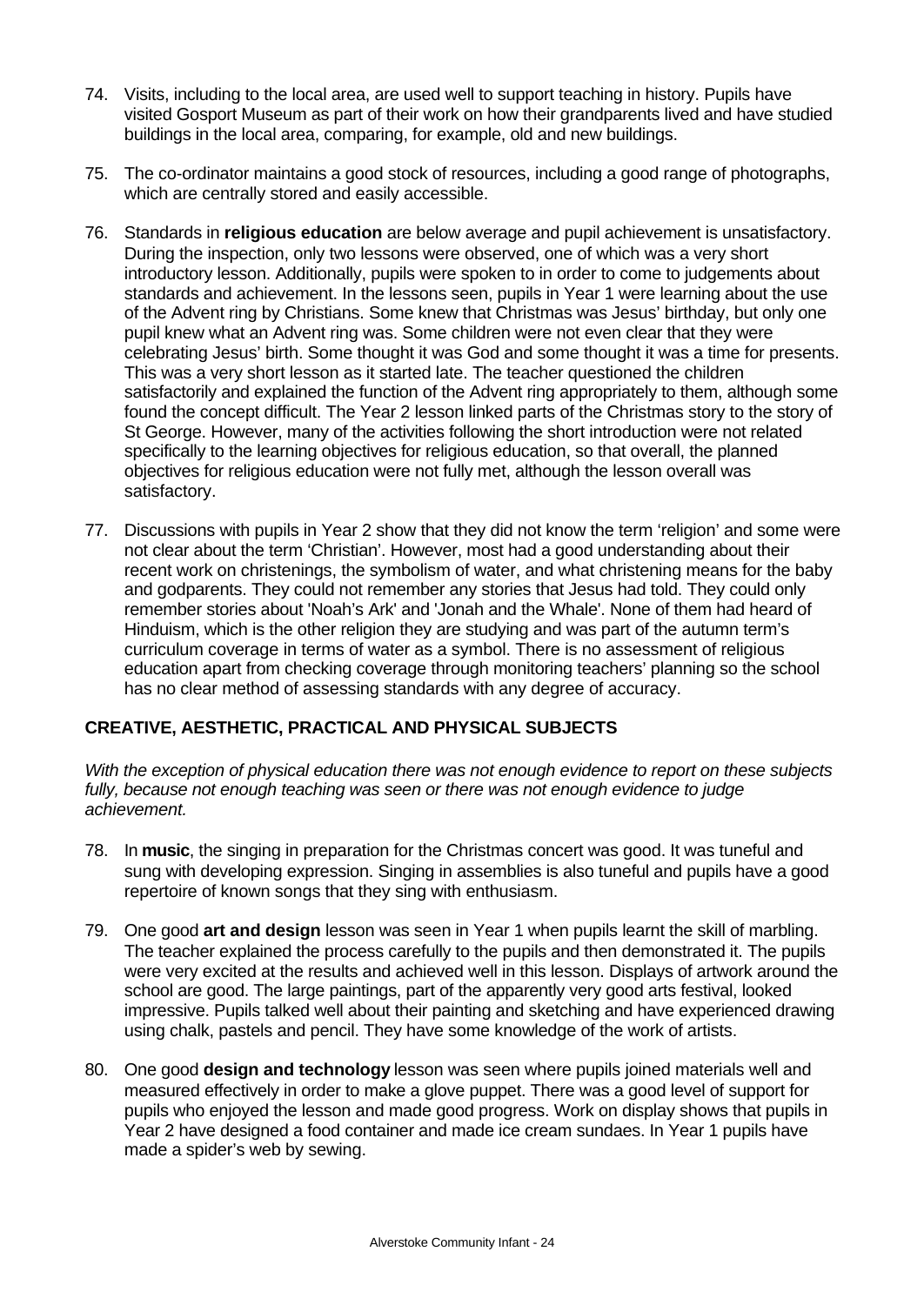#### **Physical education**

Provision for physical education is **good.**

#### **Main strengths and weaknesses**

- There has been good improvement since the last inspection.
- Teaching is good overall.
- Leadership and management are good.

#### **Commentary**

- 81. The subject has improved well since the last inspection when unsatisfactory aspects were noted. In particular, attention to safety when using equipment has now been positively embedded in the school culture and is a feature of all lessons. Pupils are now all properly changed for lessons and behaviour during lessons is much better
- 82. Teaching in the subject is good overall. Good teaching in the subject is characterised by pace, detailed and relevant planning and a good level of pupil activity. In one movement lesson the apparatus was quickly set out, pupils all worked sensibly and were given good opportunities to watch each other and discuss points for improvement. In another lesson, pupils were challenged well by the teacher to extend their skills and ideas. However, in one lesson pupils spent too long getting apparatus out and then had to wait some time for their turn to use it.
- 83. Lessons seen and analysis of photos of events, especially the mini Olympics, demonstrate that there is broad provision in physical education with movement, dance and development of games skills being undertaken by pupils. Standards in Year 2 are average overall, but there is evidence that standards are improving as a result of recent teacher training and the good work of the co-ordinator.
- 84. Pupils work with obvious enthusiasm and enjoyment. All pupils are fully included in lessons. A good feature is the common practice of pupils naturally choosing to work in mixed gender pairs. There was no system of assessing pupils' achievement to ensure that all pupils progress and have appropriate tasks.
- 85. Leadership and management of the subject are good. The co-ordinator has ensured that all staff have had training to improve their skills, the subject is well covered and the issues identified in the previous report have been rectified. The good hall with appropriate mats, gymnastics equipment and games skills equipment, stored in an accessible manner, means that the subject is well resourced.

## **PERSONAL, SOCIAL AND HEALTH EDUCATION AND CITIZENSHIP**

86. There was not enough evidence to report on this area fully. However, supported by teaching assistants and dinnertime supervisors, teachers provide pupils daily with good opportunities to discuss personal and social issues in a calm and supportive environment through a dedicated circle time. Some issues raised during this time are developed further in class. They also learn about healthy eating, have visits from the local policeman to learn how to take care of themselves when they are out and about, and talk to the squirrel to get rid of frustrations.